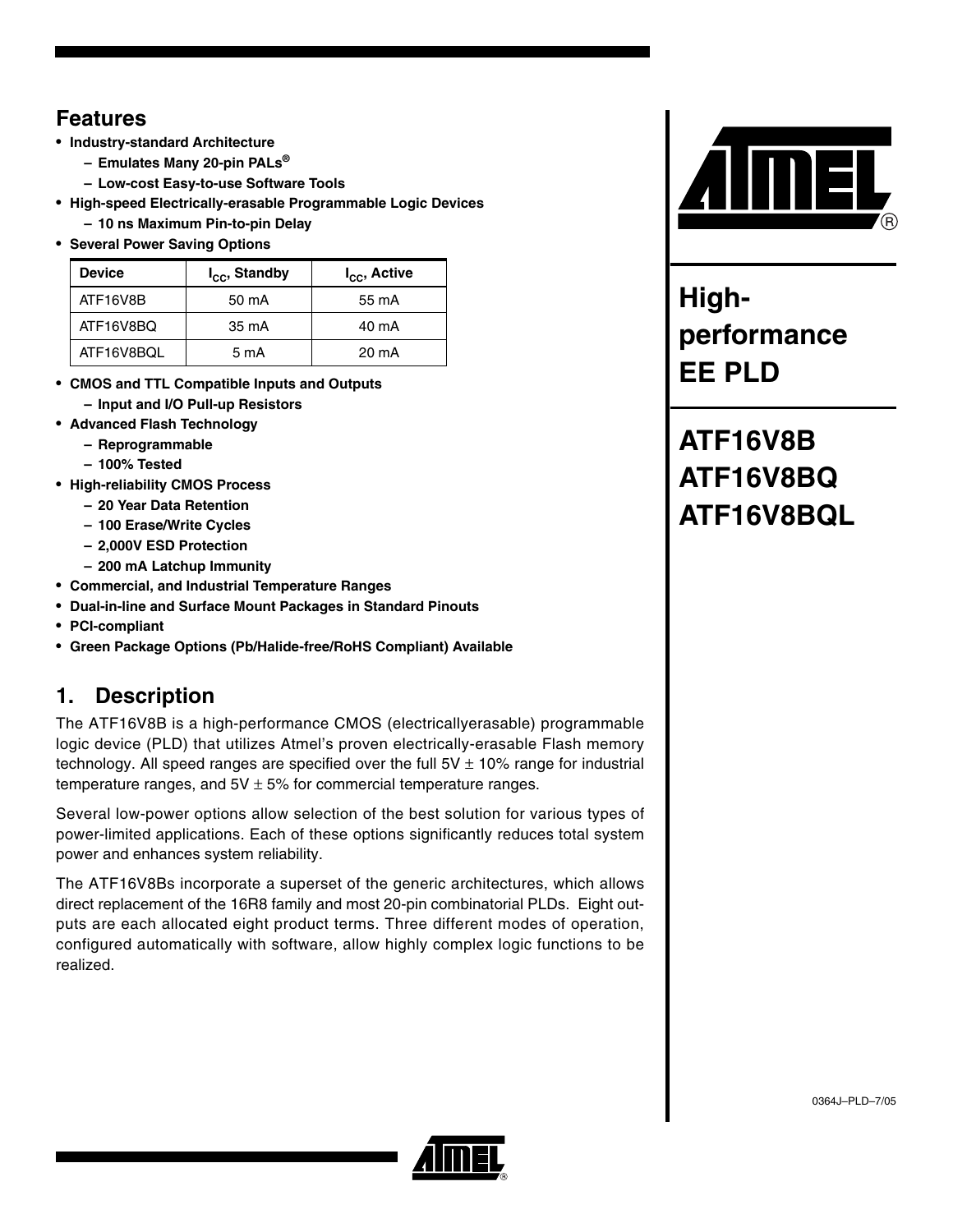

#### **Figure 1-1.** Block Diagram



## **2. Pin Configurations**

| Table 2-1. |  | Pin Configurations (All Pinouts Top View) |
|------------|--|-------------------------------------------|
|------------|--|-------------------------------------------|

| <b>Pin Name</b> | <b>Function</b>               |
|-----------------|-------------------------------|
| <b>CLK</b>      | <b>Clock</b>                  |
|                 | Logic Inputs                  |
| I/O             | <b>Bi-directional Buffers</b> |
| $\overline{OE}$ | Output Enable                 |
| <b>VCC</b>      | +5V Supply                    |

#### **Figure 2-1.** TSSOP **Figure 2-2.** DIP/SOIC

| I/CLK [         |    | 20 | <b>J</b> VCC |
|-----------------|----|----|--------------|
|                 | 2  | 19 | 11/O         |
| 12 <sup>2</sup> | 3  | 18 | 11/O         |
| 3               | 4  | 17 | 11/O         |
| 14 I            | 5  | 16 | 11/O         |
| 15 <sup>2</sup> | 6  | 15 | 11/O         |
| 16 [            |    | 14 | 11/O         |
| 17              | 8  | 13 | 11/O         |
| 8               | 9  | 12 | 1/O          |
| <b>GND</b> [    | 10 | 11 | 19/OE        |
|                 |    |    |              |

| I/CLK <sub>[</sub> |                | 20 | $\exists$ VCC |
|--------------------|----------------|----|---------------|
| 11 O               | $\overline{2}$ | 19 | $\Box$ I/O    |
| 12 N               | 3              | 18 | 11/0          |
| 13 L               | 4              | 17 | ס/ו⊏          |
| 14 L               | 5              | 16 | ס/ו ⊏         |
| 15 C               | 6              | 15 | ס/ו ב         |
| 16 L               | 7              | 14 | $\Box$ I/O    |
| 17 L               | 8              | 13 | 71/0          |
| 18 <sub>[</sub>    | 9              | 12 | ס/ו⊏          |
| $GND$ $\Box$       | 10             | 11 | □ 19/OE       |
|                    |                |    |               |

### **Figure 2-3.** PLCC

|                      | N | <b>VOLK</b>              | g | Q              |     |
|----------------------|---|--------------------------|---|----------------|-----|
|                      | S | $\mathbf{\Omega}$        | ສ | $\overline{9}$ |     |
| IЗ                   |   |                          |   | 18             | I/O |
| 5<br>14              |   |                          |   | 17             | I/O |
| 15                   | 6 |                          |   | 16             | 1/O |
| $\overline{7}$<br>16 |   |                          |   | 15             | I/O |
| 8<br>17              |   |                          |   | 14             | 1/O |
|                      | ၜ |                          |   |                |     |
|                      |   |                          |   |                |     |
|                      | ഇ |                          | ୧ | Q              |     |
|                      |   | <b>BO/GI</b><br>9<br>GND |   |                |     |
|                      |   |                          |   |                |     |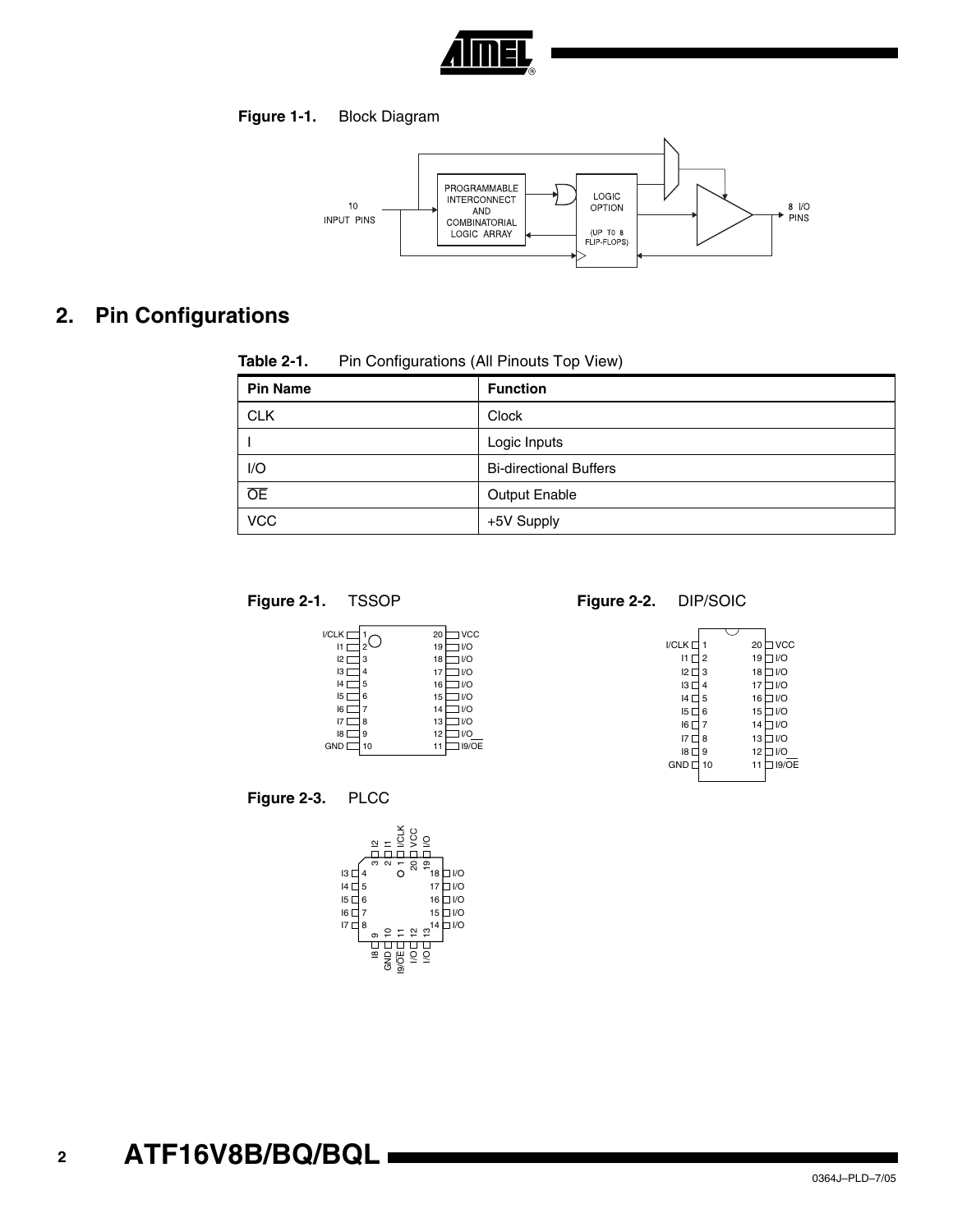## **3. Absolute Maximum Ratings\***

| Temperature Under Bias55°C to +125°C            |  |
|-------------------------------------------------|--|
|                                                 |  |
| Voltage on Any Pin with                         |  |
| Voltage on Input Pins<br>with Respect to Ground |  |
| Programming Voltage with                        |  |

\*NOTICE: Stresses beyond those listed under "Absolute Maximum Ratings" may cause permanent damage to the device. This is a stress rating only and functional operation of the device at these or any other conditions beyond those indicated in the operational sections of this specification is not implied. Exposure to absolute maximum rating conditions for extended periods may affect device reliability.

<span id="page-2-0"></span>Note: 1. Minimum voltage is -0.6V DC, which may undershoot to -2.0V for pulses of less than 20 ns. Maximum output pin voltage is  $V_{CC}$  + 0.75V DC, which may overshoot to 7.0V for pulses of less than 20 ns.

## **4. DC and AC Operating Conditions**

|                                 | <b>Commercial</b>               | <b>Industrial</b>                 |
|---------------------------------|---------------------------------|-----------------------------------|
| Operating Temperature (Ambient) | $0^{\circ}$ C - 70 $^{\circ}$ C | $-40^{\circ}$ C - 85 $^{\circ}$ C |
| V <sub>CC</sub> Power Supply    | $5V \pm 5%$                     | $5V \pm 10\%$                     |

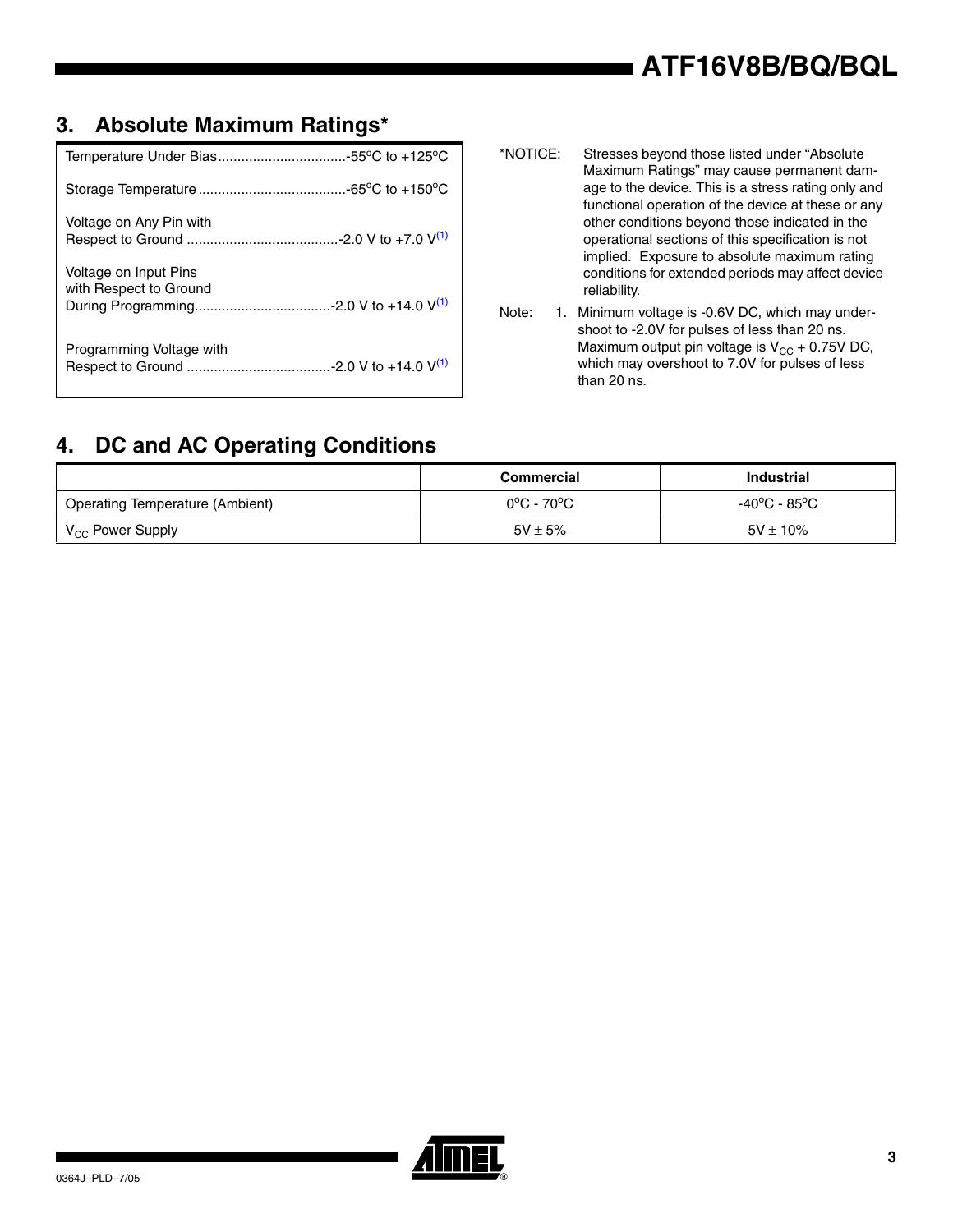

### **4.1 DC Characteristics**

| <b>Symbol</b>   | <b>Parameter</b>                              | <b>Condition</b>                                         |                                         |      | Min    | <b>Typ</b>     | <b>Max</b> | <b>Units</b> |
|-----------------|-----------------------------------------------|----------------------------------------------------------|-----------------------------------------|------|--------|----------------|------------|--------------|
| $I_{\rm IL}$    | Input or I/O Low<br>Leakage Current           |                                                          | $0 \leq V_{IN} \leq V_{IL}$ (Max)       |      |        | $-35$          | $-100$     | μA           |
| $I_{\rm IH}$    | Input or I/O High<br>Leakage Current          | $3.5 \leq V_{IN} \leq V_{CC}$                            |                                         |      |        |                | 10         | μA           |
|                 |                                               |                                                          | $B-10$                                  | Com. |        | 55             | 85         | mA           |
|                 |                                               |                                                          |                                         | Ind. |        | 55             | 95         | mA           |
|                 |                                               | $V_{CC}$ = Max,                                          | $B-15$                                  | Com. |        | 50             | 75         | mA           |
| $I_{\rm CC}$    | Power Supply<br>Current, Standby              | $V_{IN}$ = Max,                                          | $B-15$                                  | Ind. |        | 50             | 80         | mA           |
|                 |                                               | Outputs Open                                             | <b>BQ-10</b>                            | Com. |        | 35             | 55         | mA           |
|                 |                                               |                                                          | <b>BQL-15</b>                           | Com. |        | $\sqrt{5}$     | 10         | mA           |
|                 |                                               |                                                          | <b>BQL-15</b>                           | Ind. |        | 5              | 15         | mA           |
|                 |                                               | $V_{CC}$ = Max,<br>Outputs Open,<br>$f = 15 MHz$         | $B-10$                                  | Com. |        | 60             | 90         | mA           |
|                 |                                               |                                                          |                                         | Ind. |        | 60             | 100        | mA           |
|                 |                                               |                                                          | $B-15$                                  | Com. |        | 55             | 85         | mA           |
| $I_{CC2}$       | <b>Clocked Power</b><br><b>Supply Current</b> |                                                          | $B-15$                                  | Ind. |        | 55             | 95         | mA           |
|                 |                                               |                                                          | <b>BQ-10</b>                            | Com. |        | 40             | 55         | mA           |
|                 |                                               |                                                          | <b>BQL-15</b>                           | Com. |        | 20             | 35         | mA           |
|                 |                                               |                                                          | <b>BQL-15</b>                           | Ind. |        | 20             | 40         | mA           |
| $I_{OS}^{(1)}$  | <b>Output Short</b><br><b>Circuit Current</b> | $V_{\text{OUT}} = 0.5 V$                                 |                                         |      |        |                | $-130$     | mA           |
| $V_{IL}$        | Input Low Voltage                             |                                                          |                                         |      | $-0.5$ |                | 0.8        | V            |
| $V_{\text{IH}}$ | Input High Voltage                            |                                                          |                                         | 2.0  |        | $V_{CC}$ +0.75 | V          |              |
| $V_{OL}$        | Output High Voltage                           | $V_{IN} = V_{IH}$ or $V_{IL}$ ,<br>$V_{CC}$ = Min        | $I_{OL} = -24 \text{ mA}$<br>Com., Ind. |      |        |                | 0.5        | $\vee$       |
| $V_{OH}$        | Output High Voltage                           | $V_{IN} = V_{IH}$ or $V_{IL}$ ,<br>$V_{\text{CC}}$ = Min | $I_{OH} = -4.0$ mA                      |      | 2.4    |                |            | $\mathsf{V}$ |

<span id="page-3-0"></span>Note: 1. Not more than one output at a time should be shorted. Duration of short circuit test should not exceed 30 sec.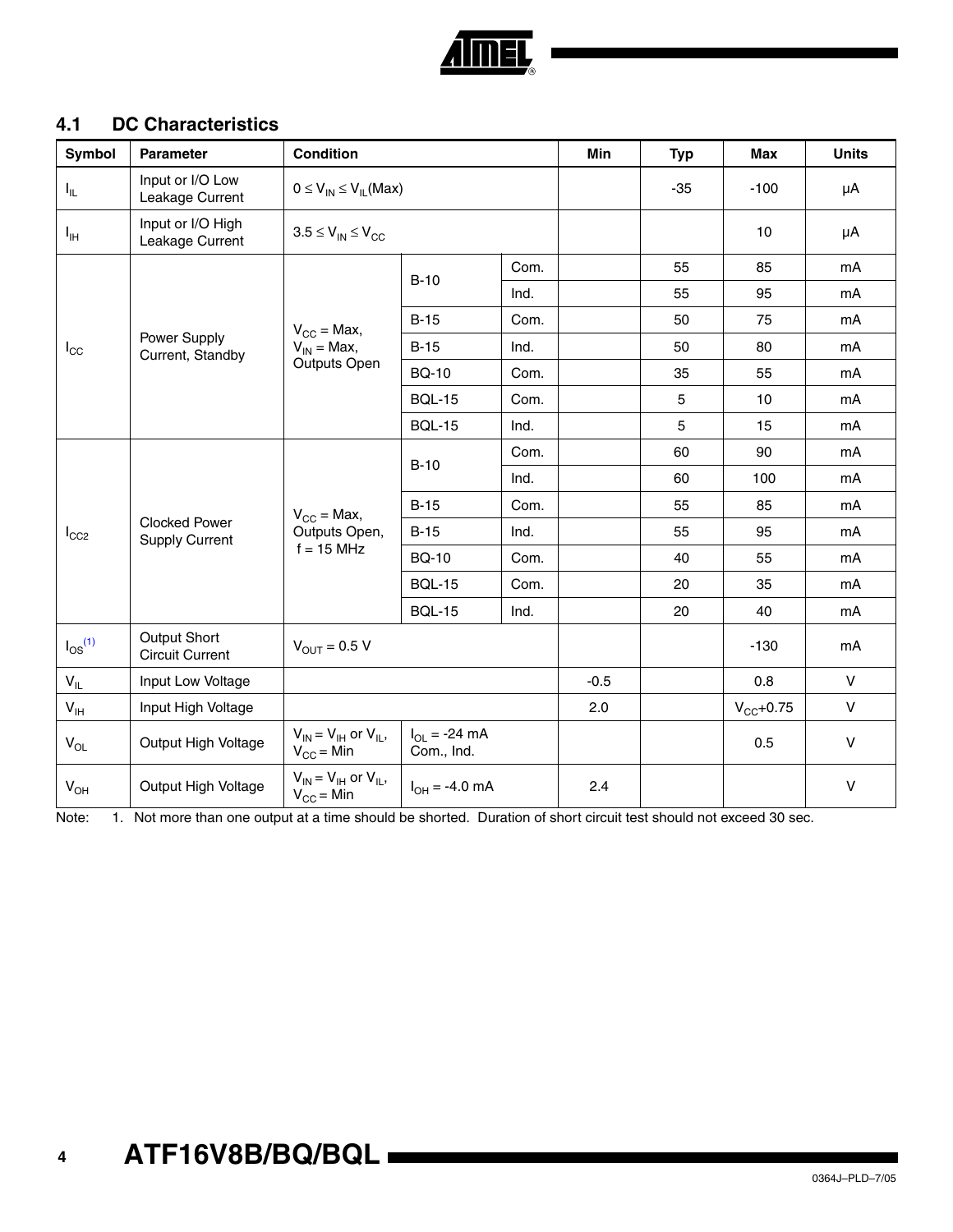## **4.2 AC Waveforms**[\(1\)](#page-4-0)



<span id="page-4-0"></span>Note: 1. Timing measurement reference is 1.5V. Input AC driving levels are 0.0V 3.0V, unless otherwise specified.

### **4.3 AC Characteristics**[\(1\)](#page-4-1)

|                  |                                                                                                                                                                                                                                                               |                     |                | $-10$          |                | $-15$           |              |
|------------------|---------------------------------------------------------------------------------------------------------------------------------------------------------------------------------------------------------------------------------------------------------------|---------------------|----------------|----------------|----------------|-----------------|--------------|
| Symbol           | <b>Parameter</b>                                                                                                                                                                                                                                              |                     | Min            | Max            | Min            | Max             | <b>Units</b> |
| $t_{PD}$         | Input or Feedback to<br>Non-Registered Output                                                                                                                                                                                                                 | 8 outputs switching | 3              | 10             | 3              | 15              | ns           |
| $t_{CF}$         | Clock to Feedback                                                                                                                                                                                                                                             |                     |                | 6              |                | 8               | ns           |
| $t_{CO}$         | Clock to Output                                                                                                                                                                                                                                               |                     | $\overline{2}$ | $\overline{7}$ | $\overline{2}$ | 10 <sup>1</sup> | ns           |
| $t_{\rm S}$      | Input or Feedback<br>Setup Time                                                                                                                                                                                                                               |                     | 7.5            |                | 12             |                 | ns           |
| $t_H$            | <b>Hold Time</b>                                                                                                                                                                                                                                              |                     | $\mathbf 0$    |                | $\mathbf 0$    |                 | ns           |
| $t_{\mathsf{P}}$ | <b>Clock Period</b>                                                                                                                                                                                                                                           |                     | 12             |                | 16             |                 | ns           |
| $t_{W}$          | Clock Width                                                                                                                                                                                                                                                   |                     | 6              |                | 8              |                 | ns           |
|                  | External Feedback $1/(t_S + t_{CO})$                                                                                                                                                                                                                          |                     |                | 68             |                | 45              | <b>MHz</b>   |
| $f_{MAX}$        | Internal Feedback $1/(t_S + t_{CF})$                                                                                                                                                                                                                          |                     |                | 74             |                | 50              | <b>MHz</b>   |
|                  | No Feedback $1/(t_p)$                                                                                                                                                                                                                                         |                     |                | 83             |                | 62              | <b>MHz</b>   |
| $t_{EA}$         | Input to Output Enable - Product Term                                                                                                                                                                                                                         |                     | 3              | 10             | 3              | 15              | ns           |
| $t_{ER}$         | Input to Output Disable - Product Term                                                                                                                                                                                                                        |                     | $\overline{2}$ | 10             | $\overline{2}$ | 15              | ns           |
| t <sub>PZX</sub> | OE pin to Output Enable                                                                                                                                                                                                                                       |                     | $\overline{2}$ | 10             | $\overline{2}$ | 15              | ns           |
| $t_{PXZ}$        | OE pin to Output Disable<br>$\bullet$ and the state of the state of the state of the state of the state of the state of the state of the state of the state of the state of the state of the state of the state of the state of the state of the state of the |                     | 1.5            | 10             | 1.5            | 15              | ns           |

<span id="page-4-1"></span>Note: 1. See ordering information for valid part numbers and speed grades.

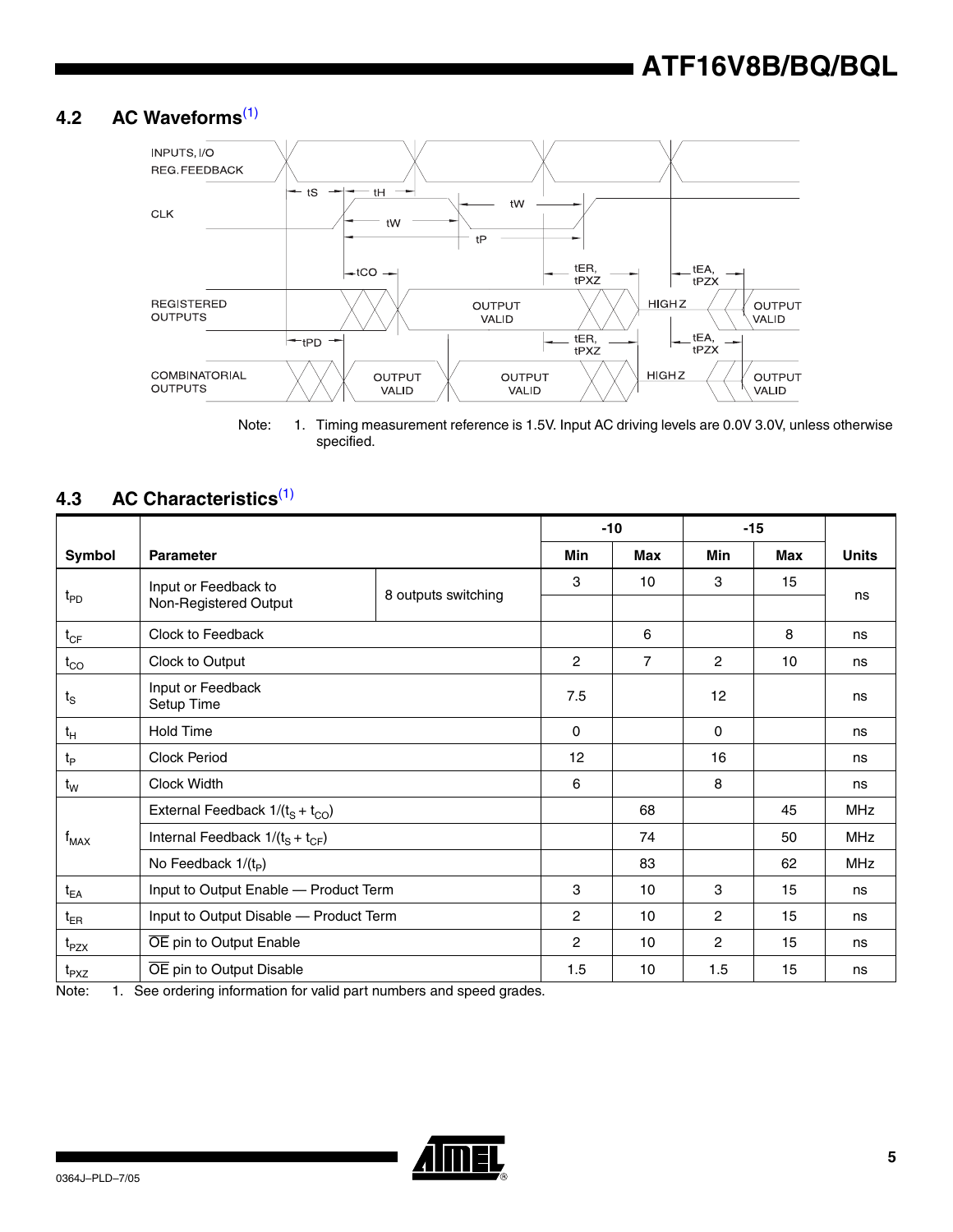

#### **4.4 Input Test Waveforms**

#### **4.4.1 Input Test Waveforms and Measurement Levels**



 $t_{\text{R}}$ ,  $t_{\text{F}}$  < 5 ns (10% to 90%)

#### **4.4.2 Output Test Loads (Commercial)**



 $C_L$  includes Test fixture and Probe capacitance

#### **4.5 Pin Capacitance**

**Table 4-1.** Pin Capacitance  $(f = 1 \text{ MHz}, T = 25^{\circ}C^{(1)})$ 

|                                 | Typ | Max | Units | <b>Conditions</b>         |
|---------------------------------|-----|-----|-------|---------------------------|
| ∽<br>$\mathsf{v}_{\mathsf{IN}}$ | ×.  |     | D۲    | $V_{IN} = 0V$             |
| $\sim_{\text{OUT}}$             |     | O   | D٣    | $\rm V^{}_{\rm OUT}$ = 0V |

<span id="page-5-0"></span>Note: 1. Typical values for nominal supply voltage. This parameter is only sampled and is not 100% tested.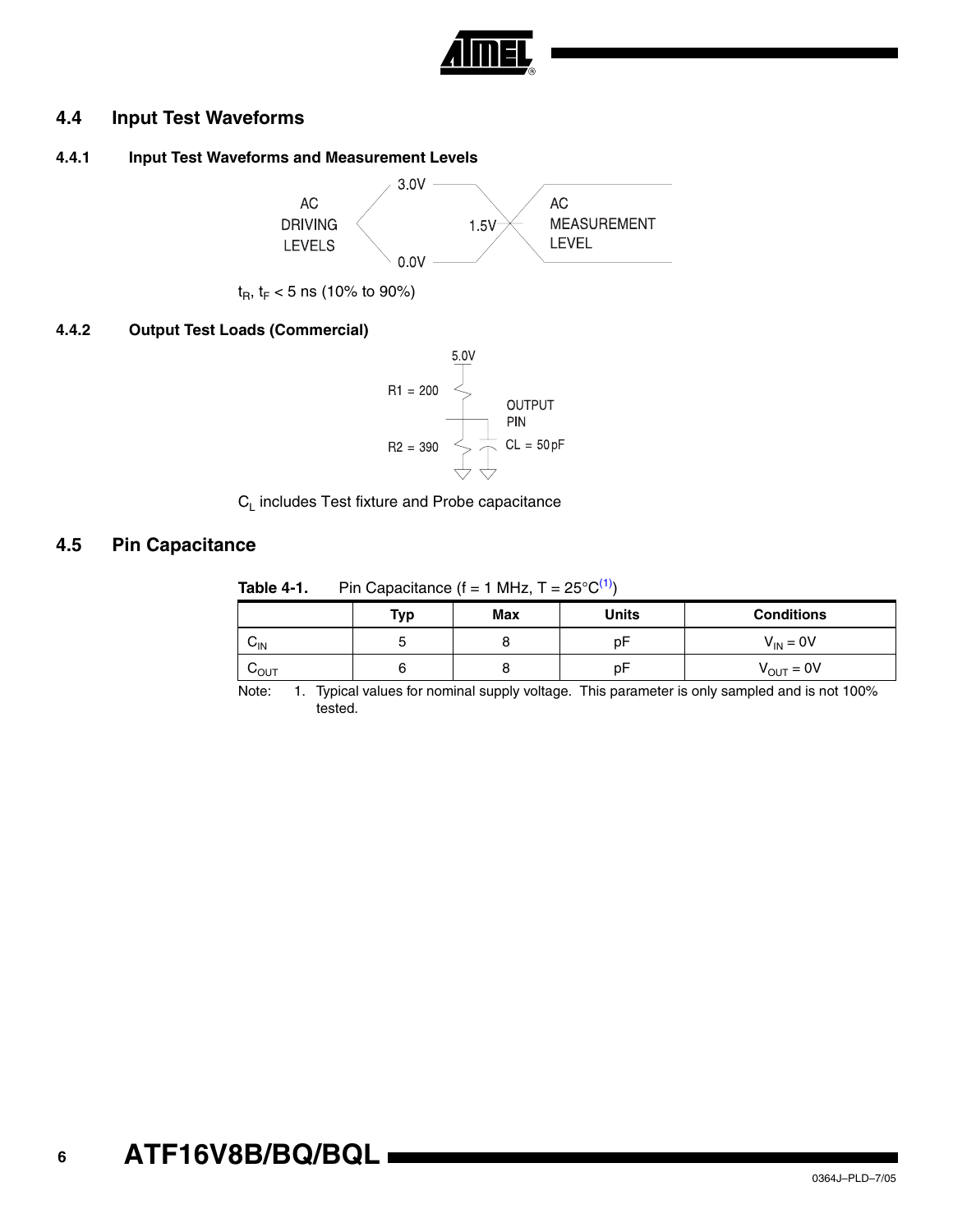#### **4.6 Power-up Reset**

The registers in the ATF16V8Bs are designed to reset during power-up. At a point delayed slightly from  $V_{\text{CC}}$  crossing  $V_{\text{RST}}$ , all registers will be reset to the low state. As a result, the registered output state will always be high on power-up.

This feature is critical for state machine initialization. However, due to the asynchronous nature of reset and the uncertainty of how  $V_{CC}$  actually rises in the system, the following conditions are required:

- 1. The  $V_{CC}$  rise must be monotonic,
- 2. After reset occurs, all input and feedback setup times must be met before driving the clock pin high, and
- 3. The clock must remain stable during  $t_{PR}$ .

#### **Figure 4-1.** Power-up Reset Waveforms



| Table 4-2. | <b>Power-up Reset Parameters</b> |  |
|------------|----------------------------------|--|
|------------|----------------------------------|--|

| <b>Parameter</b>            | <b>Description</b>        | Typ | Max   | <b>Units</b> |
|-----------------------------|---------------------------|-----|-------|--------------|
| <sup>L</sup> PR             | Power-up<br>Reset Time    | 600 | 1,000 | ns           |
| $\mathsf{V}_{\mathsf{RST}}$ | Power-up<br>Reset Voltage | 3.8 | 4.5   |              |

#### **4.7 Preload of Registered Outputs**

The ATF16V8B's registers are provided with circuitry to allow loading of each register with either a high or a low. This feature will simplify testing since any state can be forced into the registers to control test sequencing. A JEDEC file with preload is generated when a source file with vectors is compiled. Once downloaded, the JEDEC file preload sequence will be done automatically by most of the approved programmers after the programming.

### **5. Security Fuse Usage**

A single fuse is provided to prevent unauthorized copying of the ATF16V8B fuse patterns. Once programmed, fuse verify and preload are inhibited. However, the 64-bit User Signature remains accessible.

The security fuse should be programmed last, as its effect is immediate.

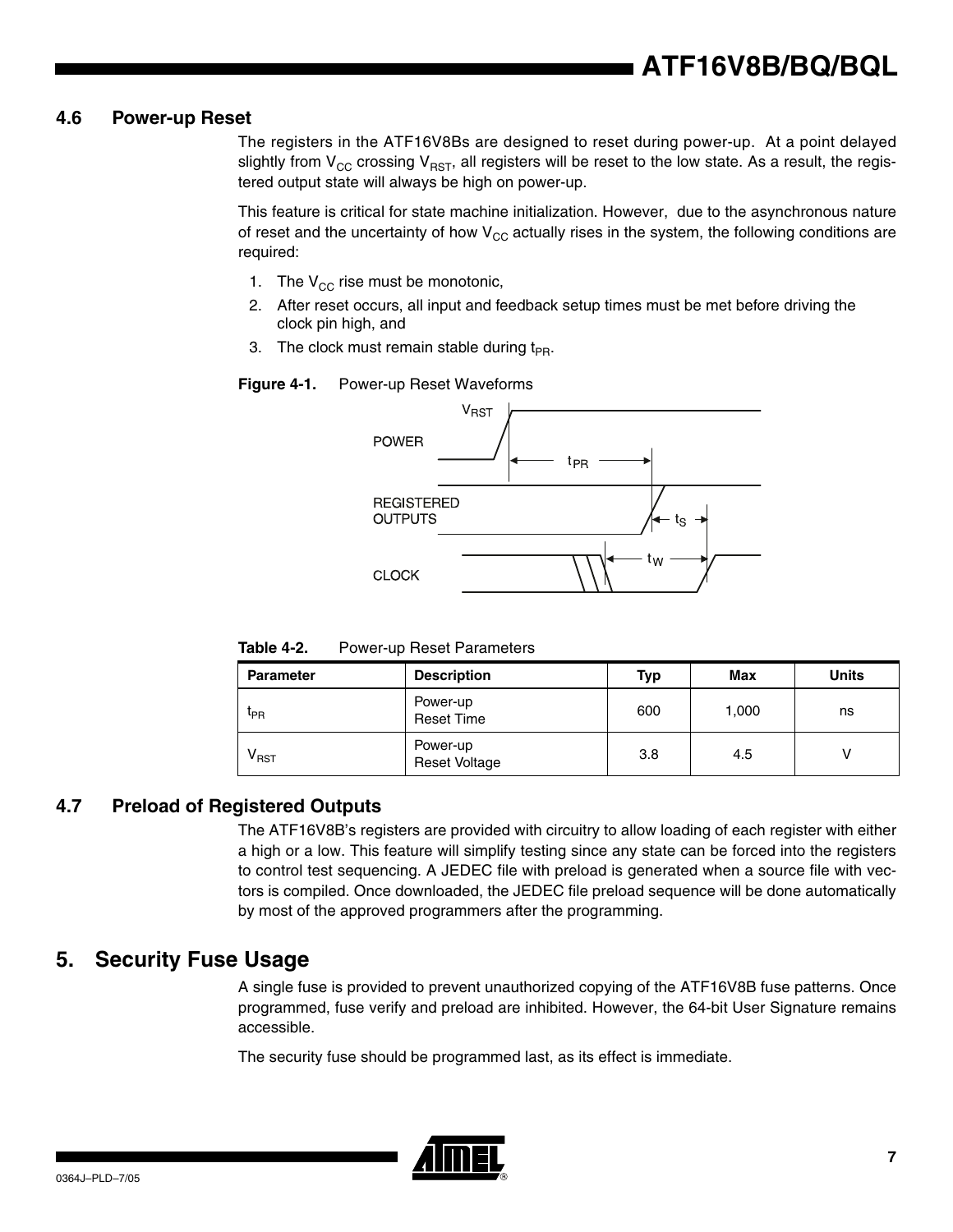

### **6. Electronic Signature Word**

There are 64 bits of programmable memory that are always available to the user, even if the device is secured. These bits can be used for user-specific data.

### **7. Programming/Erasing**

Programming/erasing is performed using standard PLD programmers. See *CMOS PLD Programming Hardware and Software Support* for information on software/programming.

### **8. Input and I/O Pull-ups**

All ATF16V8B family members have internal input and I/O pull-up resistors. Therefore, whenever inputs or I/Os are not being driven externally, they will float to  $V_{\text{CC}}$ . This ensures that all logic array inputs are at known states. These are relatively weak active pull-ups that can easily be overdriven by TTL-compatible drivers (see input and I/O diagrams below).









## **9. Functional Logic Diagram Description**

The Logic Option and Functional Diagrams describe the ATF16V8B architecture. Eight configurable macrocells can be configured as a registered output, combinatorial I/O, combinatorial output, or dedicated input.

The ATF16V8B can be configured in one of three different modes. Each mode makes the ATF16V8B look like a different device. Most PLD compilers can choose the right mode automatically. The user can also force the selection by supplying the compiler with a mode selection. The determining factors would be the usage of register versus combinatorial outputs and dedicated outputs versus outputs with output enable control.

The ATF16V8B universal architecture can be programmed to emulate many 20-pin PAL devices. These architectural subsets can be found in each of the configuration modes described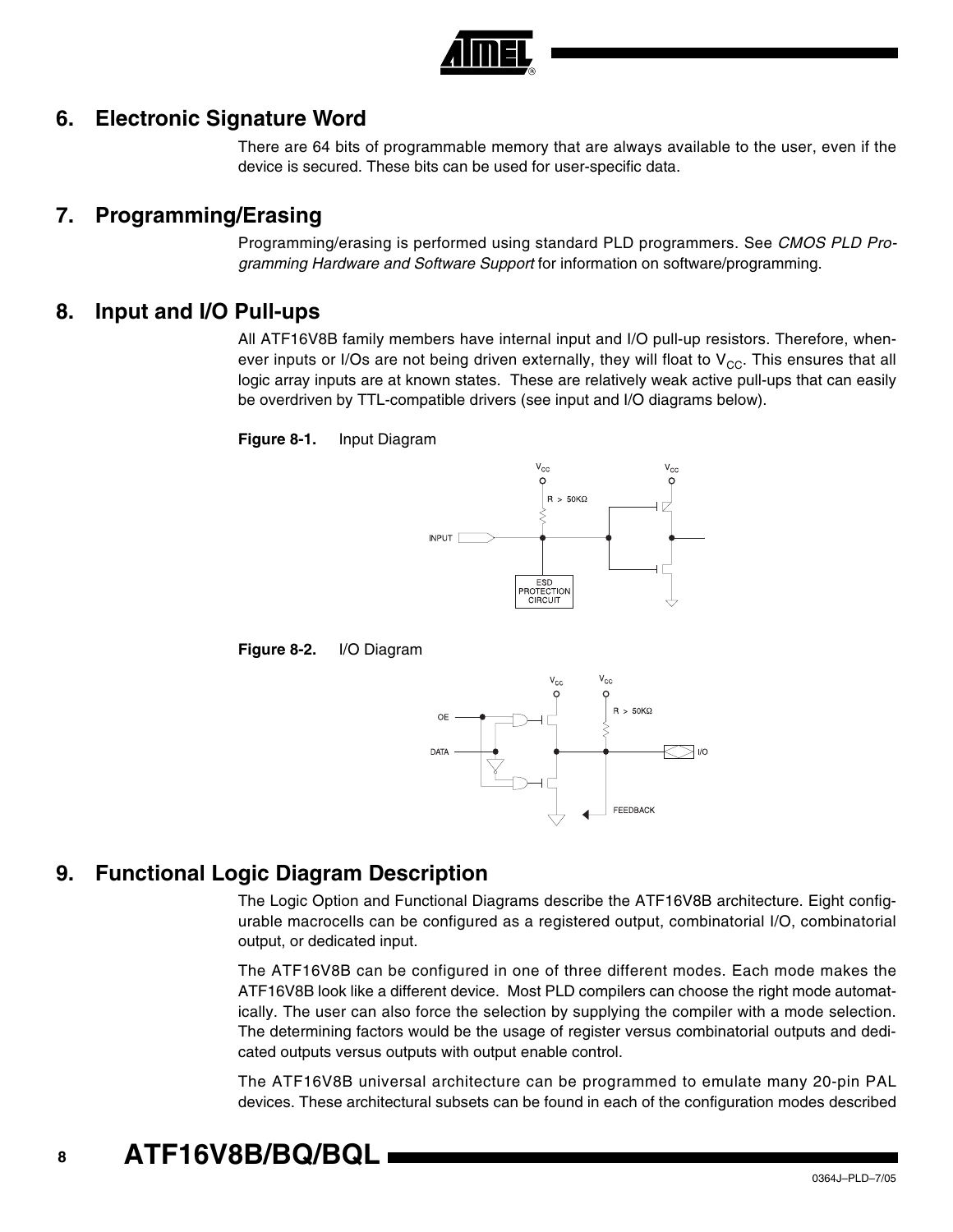in the following pages. The user can download the listed subset device JEDEC programming file to the PLD programmer, and the ATF16V8B can be configured to act like the chosen device. Check with your programmer manufacturer for this capability.

Unused product terms are automatically disabled by the compiler to decrease power consumption. A security fuse, when programmed, protects the content of the ATF16V8B. Eight bytes (64 fuses) of User Signature are accessible to the user for purposes such as storing project name, part number, revision, or date. The User Signature is accessible regardless of the state of the security fuse.

#### **10. Software Support**

Atmel-WinCUPL is a free tool, available on Atmel's web site and can be used to design in all members of the Atmel ATF16V8B family of SPLDs. [Table 10-1](#page-8-0) lists popular compilers with the appropriate device mnemonics

|                            | Registered    | <b>Complex</b>                   | <b>Simple</b>                    | <b>Auto Select</b> |
|----------------------------|---------------|----------------------------------|----------------------------------|--------------------|
| <b>ABEL, Atmel-ABEL</b>    | <b>P16V8R</b> | P <sub>16</sub> V <sub>8</sub> C | <b>P16V8AS</b>                   | <b>P16V8</b>       |
| <b>CUPL, Atmel-WinCUPL</b> | G16V8MS       | G16V8MA                          | G16V8AS                          | G16V8              |
| LOG/iC                     | GAL16V8 R(1)  | GAL16V8 C7 <sup>(1)</sup>        | GAL16V8_C8 <sup>(1)</sup>        | GAL16V8            |
| OrCAD-PLD                  | "Registered"  | "Complex"                        | "Simple"                         | GAL16V8A           |
| <b>PLDesigner</b>          | <b>P16V8R</b> | P16V8C                           | P <sub>16</sub> V <sub>8</sub> C | P16V8A             |
| Tango-PLD                  | G16V8R        | G16V8C                           | G16V8AS                          | G16V8              |

<span id="page-8-0"></span>**Table 10-1.** Compiler Mode Selection

<span id="page-8-1"></span>Note: 1. Only applicable for version 3.4 or lower.

### **11. Macrocell Configuration**

Software compilers support the three different OMC modes as different device types. Most compilers have the ability to automatically select the device type, generally based on the register usage and output enable (OE) usage. Register usage on the device forces the software to choose the registered mode. All combinatorial outputs with OE controlled by the product term will force the software to choose the complex mode. The software will choose the simple mode only when all outputs are dedicated combinatorial without OE control. The different device types can be used to override the automatic device selection by the software. For further details, refer to the compiler software manuals.

When using compiler software to configure the device, the user must pay special attention to the following restrictions in each mode.

In **registered mode** pin 1 and pin 11 are permanently configured as clock and output enable, respectively. These pins cannot be configured as dedicated inputs in the registered mode.

In **complex mode** pin 1 and pin 11 become dedicated inputs and use the feedback paths of pin 19 and pin 12 respectively. Because of this feedback path usage, pin 19 and pin 12 do not have the feedback option in this mode.

In **simple mode** all feedback paths of the output pins are routed via the adjacent pins. In doing so, the two inner most pins (pins 15 and 16) will not have the feedback option as these pins are always configured as dedicated combinatorial output.

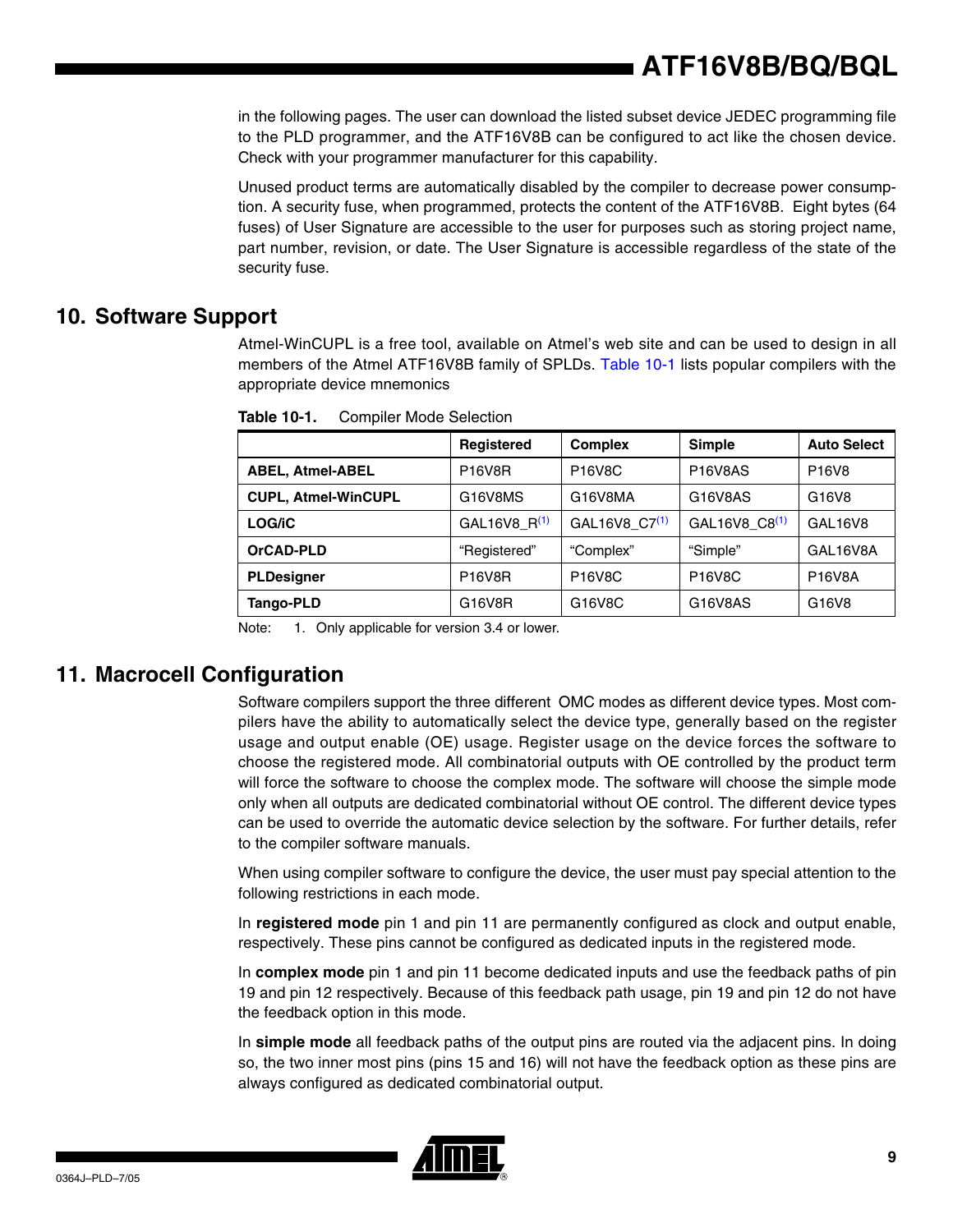

#### **11.1 ATF16V8B Registered Mode**

**PAL Device Emulation/PAL Replacement.** The registered mode is used if one or more registers are required. Each macrocell can be configured as either a registered or combinatorial output or I/O, or as an input. For a registered output or I/O, the output is enabled by the  $\overline{OE}$  pin, and the register is clocked by the CLK pin. Eight product terms are allocated to the sum term. For a combinatorial output or I/O, the output enable is controlled by a product term, and seven product terms are allocated to the sum term. When the macrocell is configured as an input, the output enable is permanently disabled.

Any register usage will make the compiler select this mode. The following registered devices can be emulated using this mode:

- 16R8 16RP8
- 16R6 16RP6
- 16R4 16RP4

**Figure 11-1.** Registered Configuration for Registered Mode<sup>[\(1\)](#page-9-0)[\(2\)](#page-9-1)</sup>



- <span id="page-9-1"></span><span id="page-9-0"></span>Notes: 1. Pin 1 controls common CLK for the registered outputs. Pin 11 controls common  $\overline{OE}$  for the registered outputs. Pin 1 and Pin 11 are permanently configured as CLK and OE.
	- 2. The development software configures all the architecture control bits and checks for proper pin usage automatically.

#### **Figure 11-2.** Combinatorial Configuration for Registered Mode<sup>[\(1\)](#page-9-2)[\(2\)](#page-9-3)</sup>



- <span id="page-9-3"></span><span id="page-9-2"></span>Notes: 1. Pin 1 and Pin 11 are permanently configured as CLK and  $\overline{OE}$ .
	- 2. The development software configures all the architecture control bits and checks for proper pin usage automatically.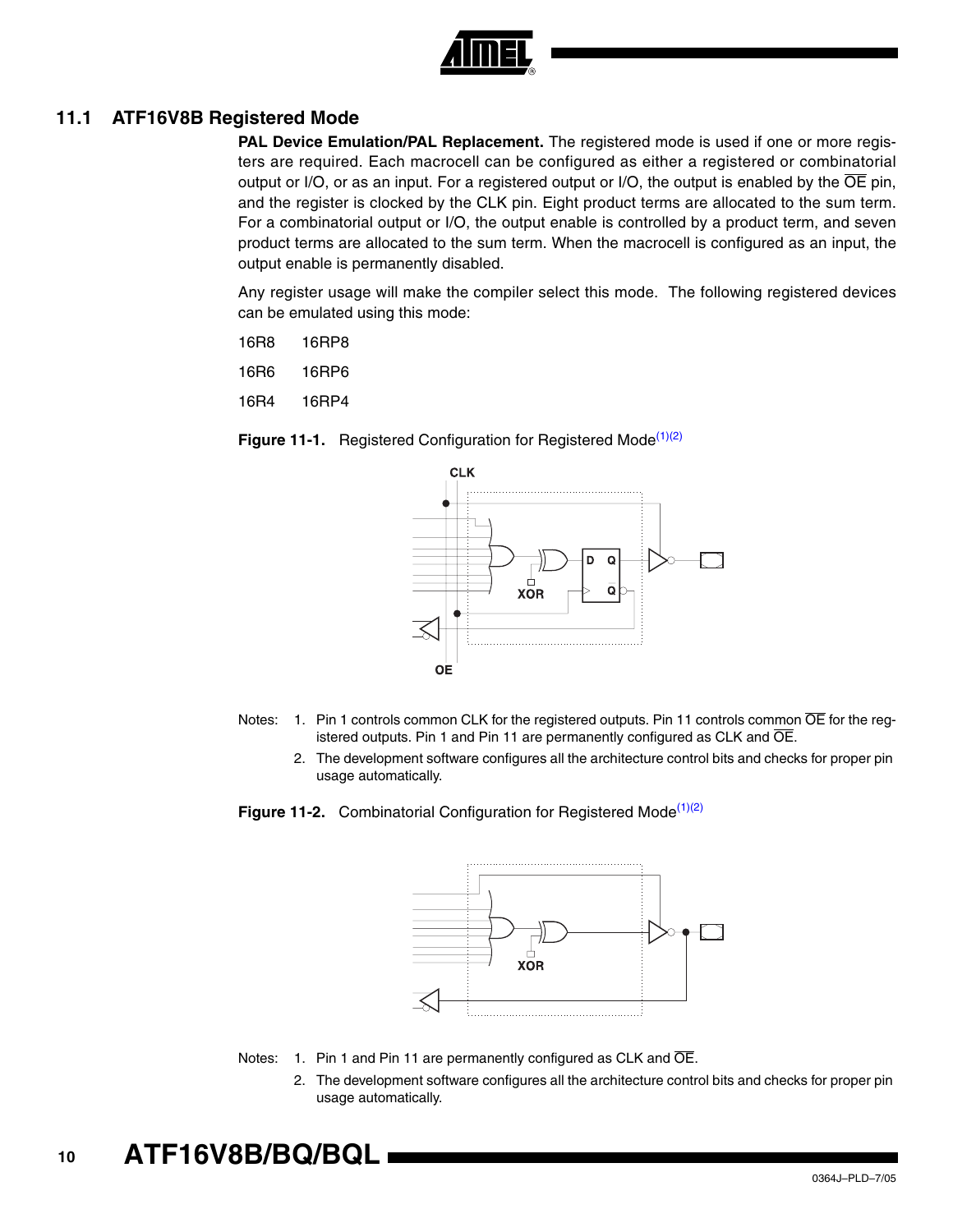

**Figure 11-3.** Registered Mode Logic Diagram

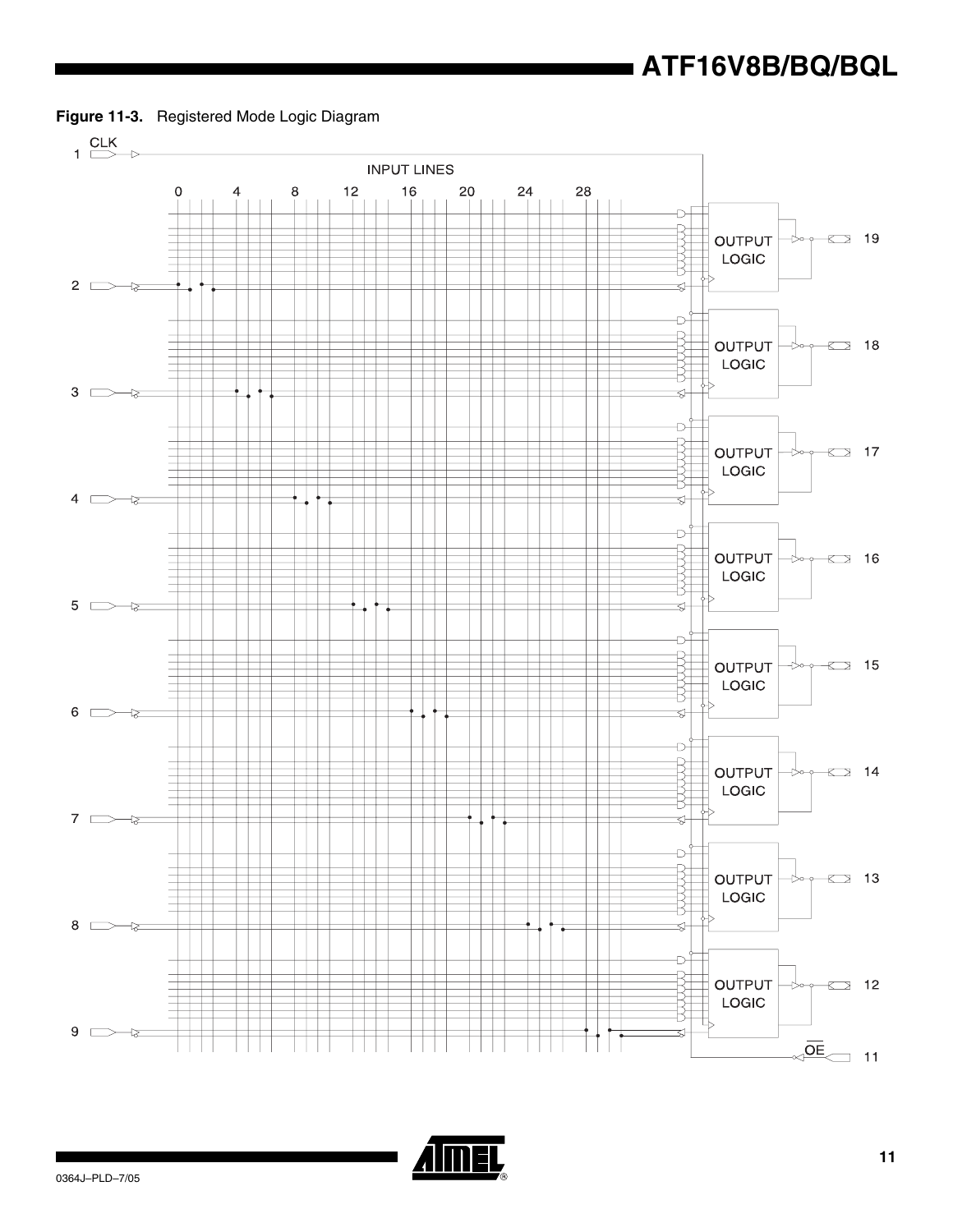

#### **11.2 ATF16V8B Complex Mode**

**PAL Device Emulation/PAL Replacement.** In the complex mode, combinatorial output and I/O functions are possible. Pins 1 and 11 are regular inputs to the array. Pins 13 through 18 have pin feedback paths back to the AND-array, which makes full I/O capability possible. Pins 12 and 19 (outermost macrocells) are outputs only. They do not have input capability. In this mode, each macrocell has seven product terms going to the sum term and one product term enabling the output.

Combinatorial applications with an OE requirement will make the compiler select this mode. The following devices can be emulated using this mode:

16L8

16H8

16P8



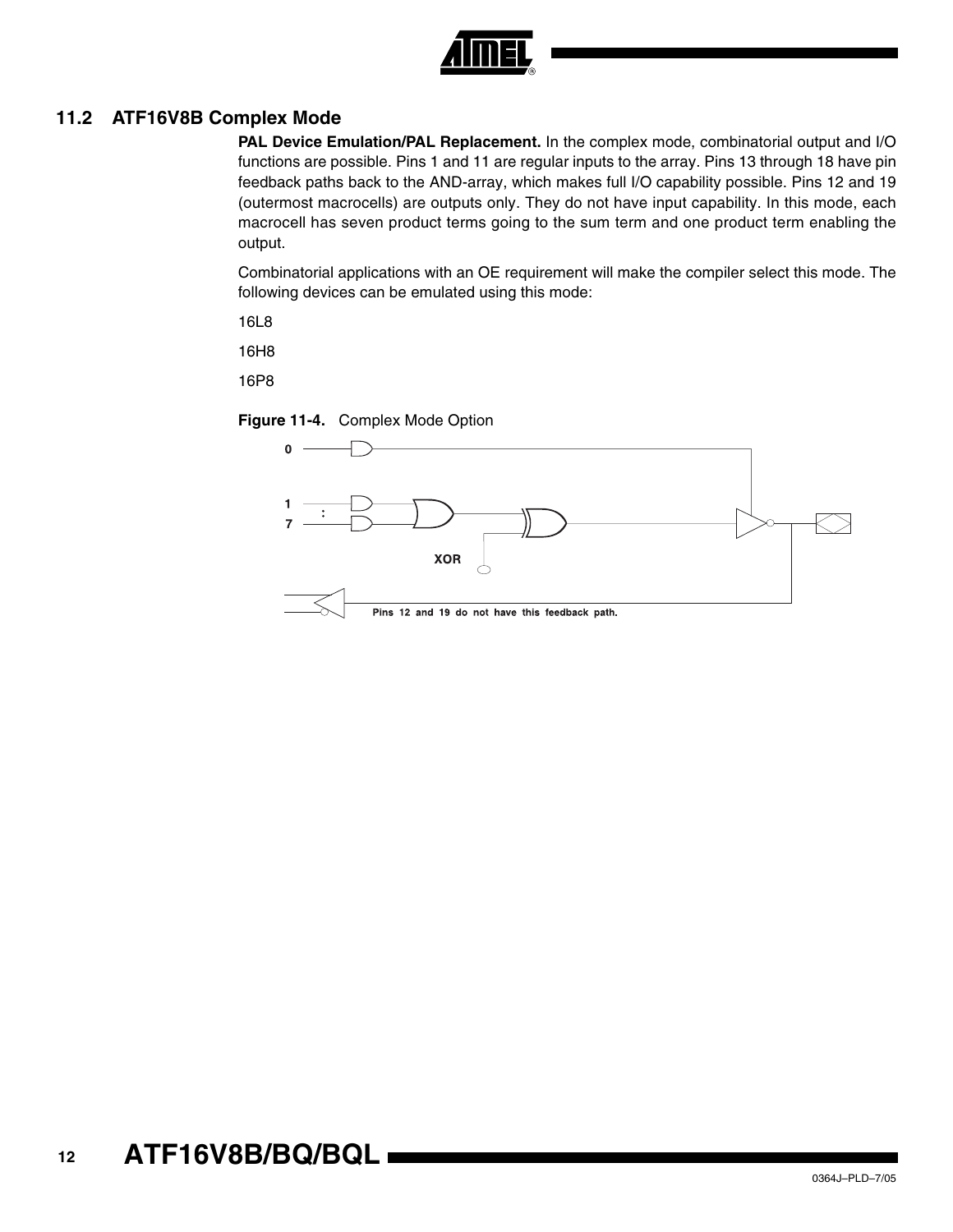



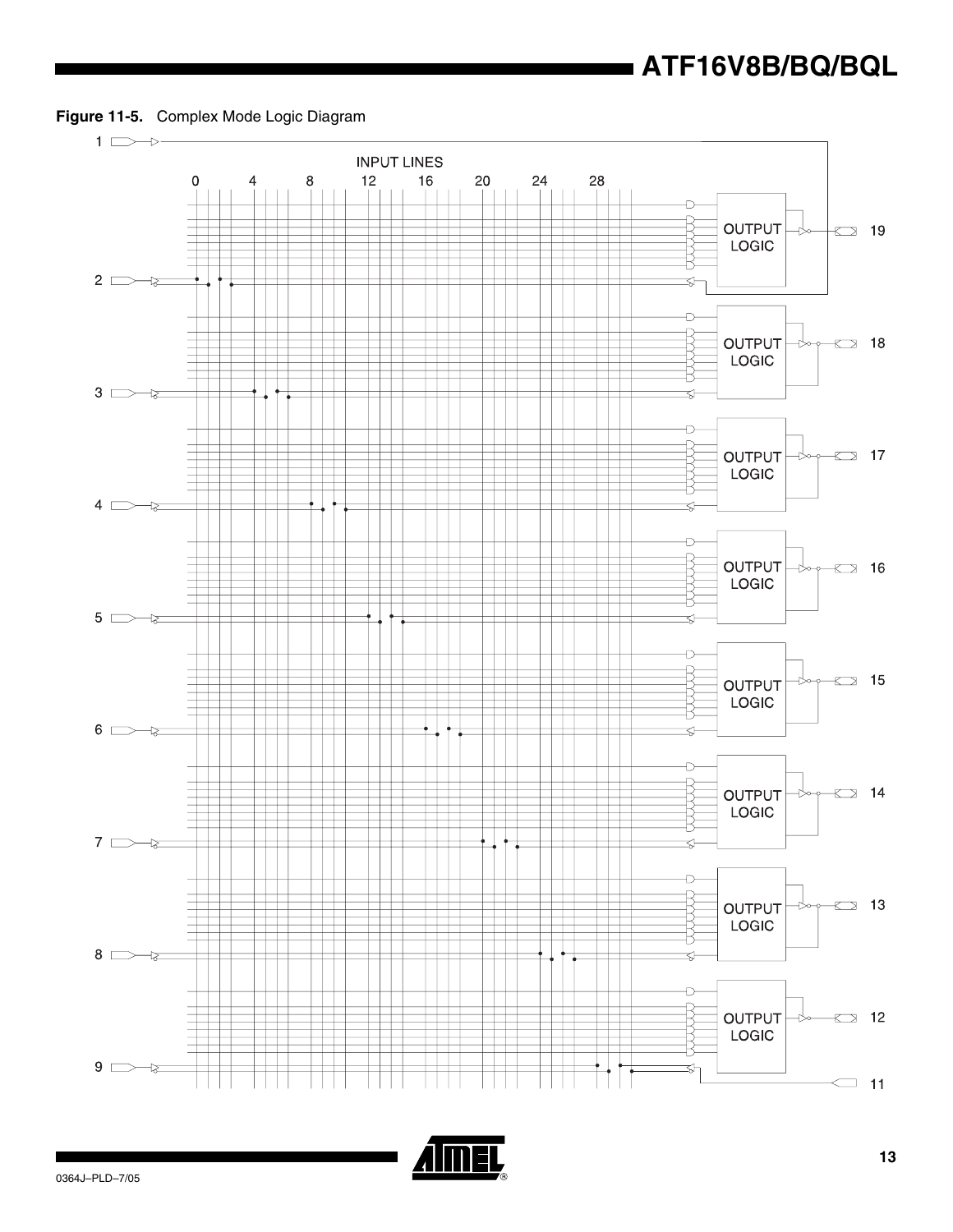

#### **11.3 ATF16V8B Simple Mode**

**PAL Device Emulation/PAL Replacement.** In the Simple Mode, 8 product terms are allocated to the sum term. Pins 15 and 16 (center macrocells) are permanently configured as combinatorial outputs. Other macrocells can be either inputs or combinatorial outputs with pin feedback to the AND-array. Pins 1 and 11 are regular inputs.

The compiler selects this mode when all outputs are combinatorial without OE control. The following simple PALs can be emulated using this mode:

| 10L8  | 10H8 | 10P8 |
|-------|------|------|
| 12L6  | 12H6 | 12P6 |
| 14L4  | 14H4 | 14P4 |
| 16L 2 | 16H2 | 16P2 |

**Figure 11-6.** Simple Mode Option



\* - Pins 15 and 16 are always enabled.

Note: \* Pins 15 and 16 are always enabled.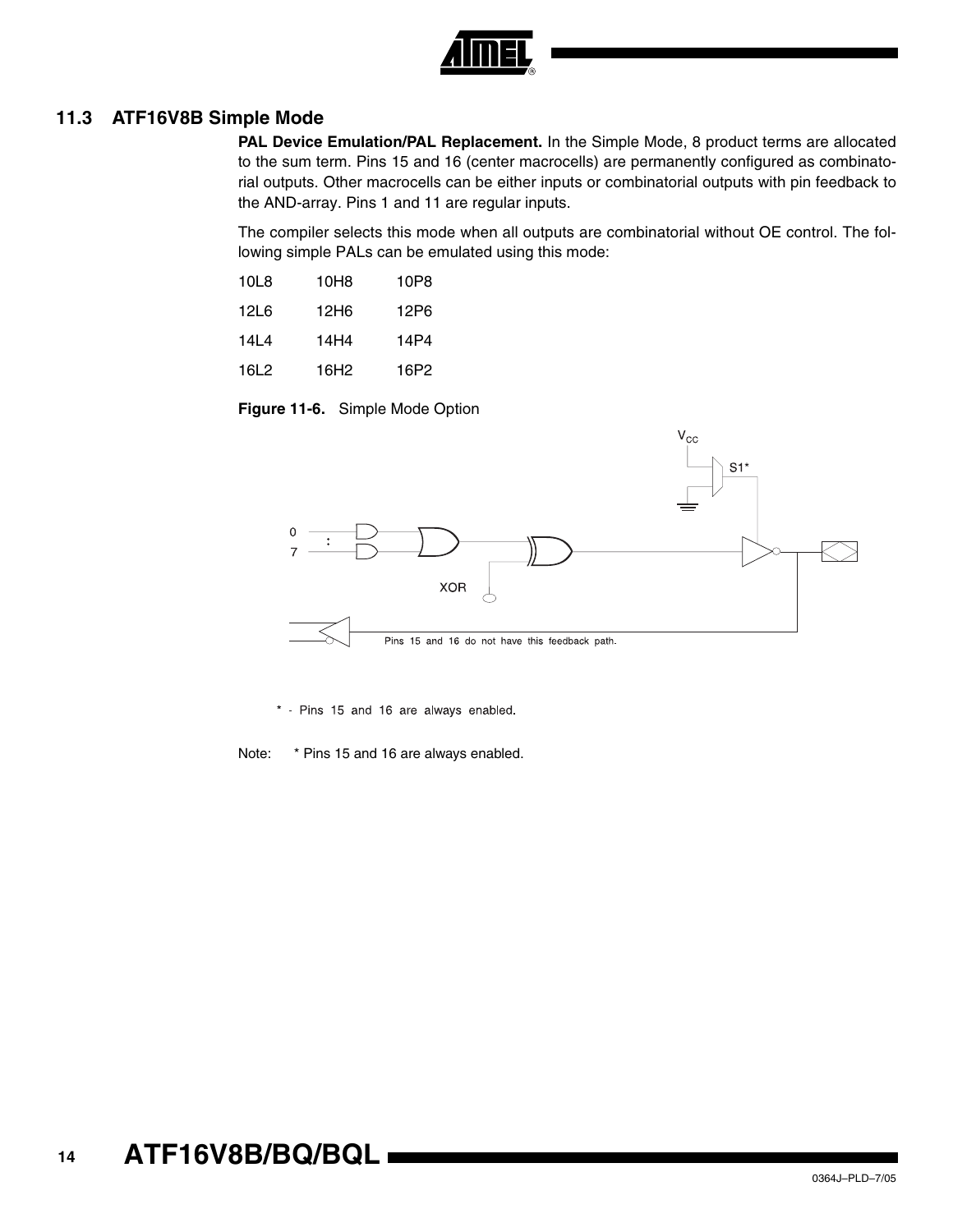



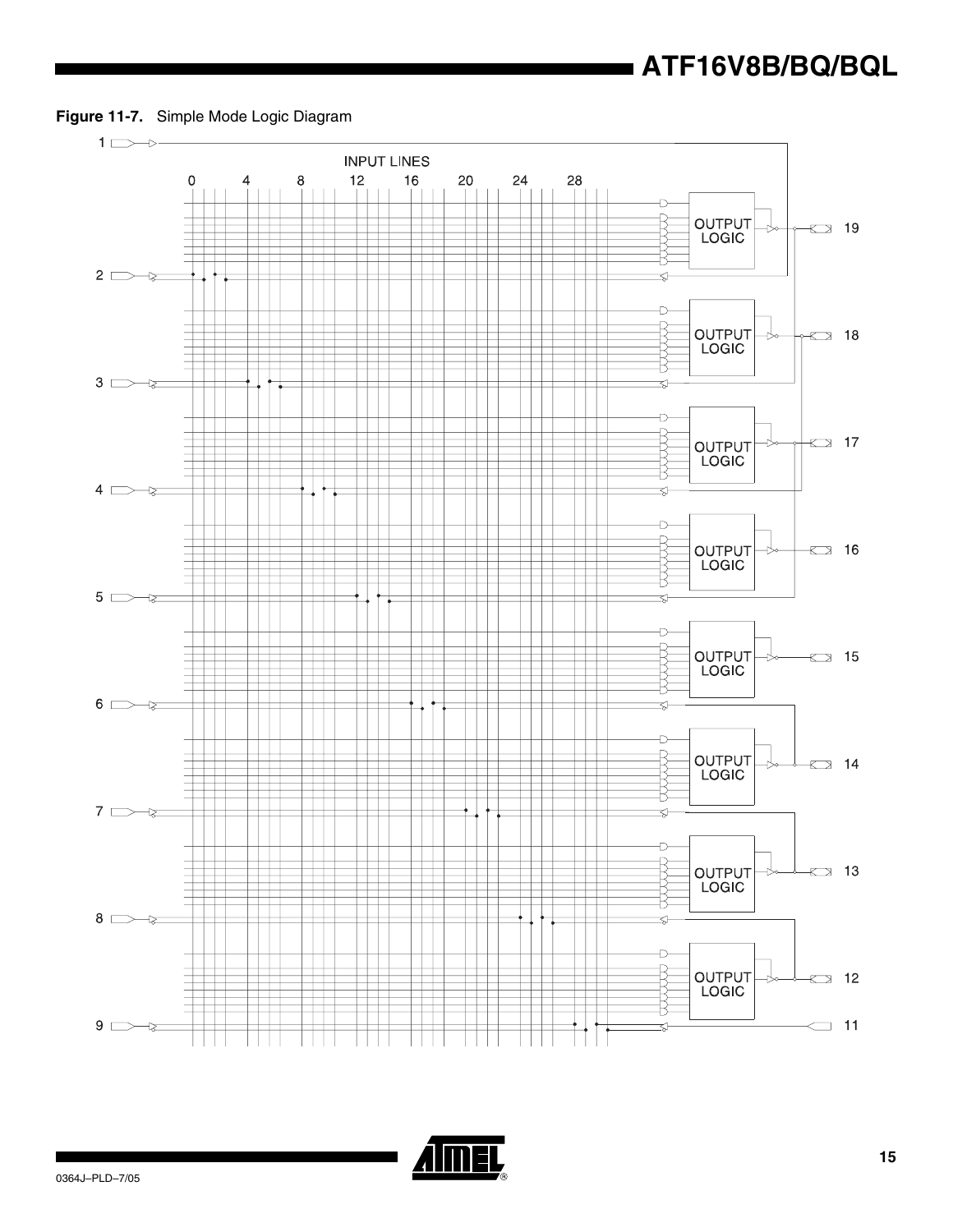

## **12. Test Characterization Data**

SUPPLY CURRENT vs. INPUT FREQUENCY ATF16V8B/BQ (VCC = 5V, TA = 25C) 75



SUPPLY CURRENT vs. SUPPLY VOLTAGE



SUPPLY CURRENT vs. AMBIENT TEMPERATURE









SUPPLY CURRENT vs. SUPPLY VOLTAGE ATF16V8BL/BQL (TA = 25C)



SUPPLY CURRENT vs. AMBIENT TEMPERATURE ATF16V8BL/BQL (VCC = 5V)



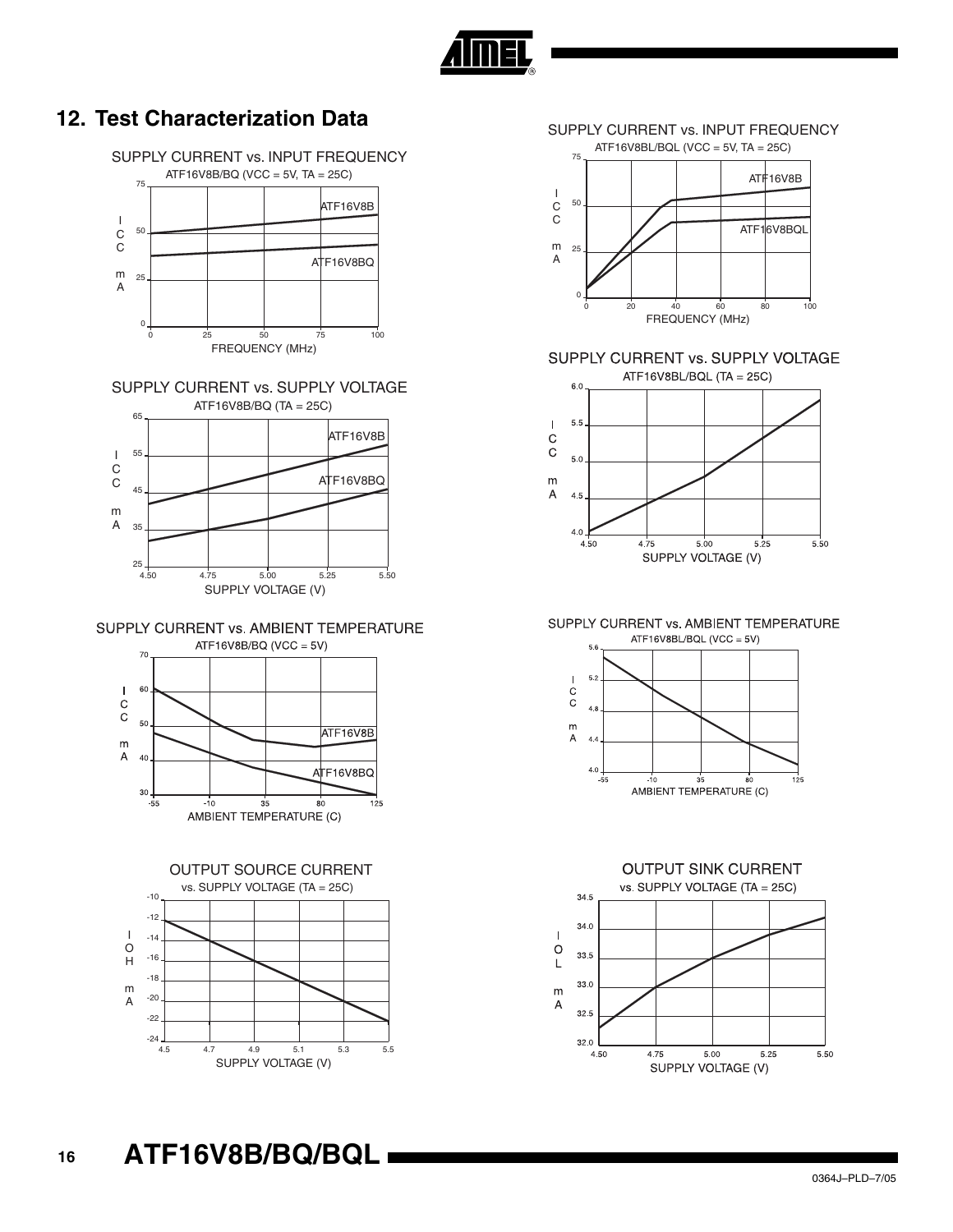

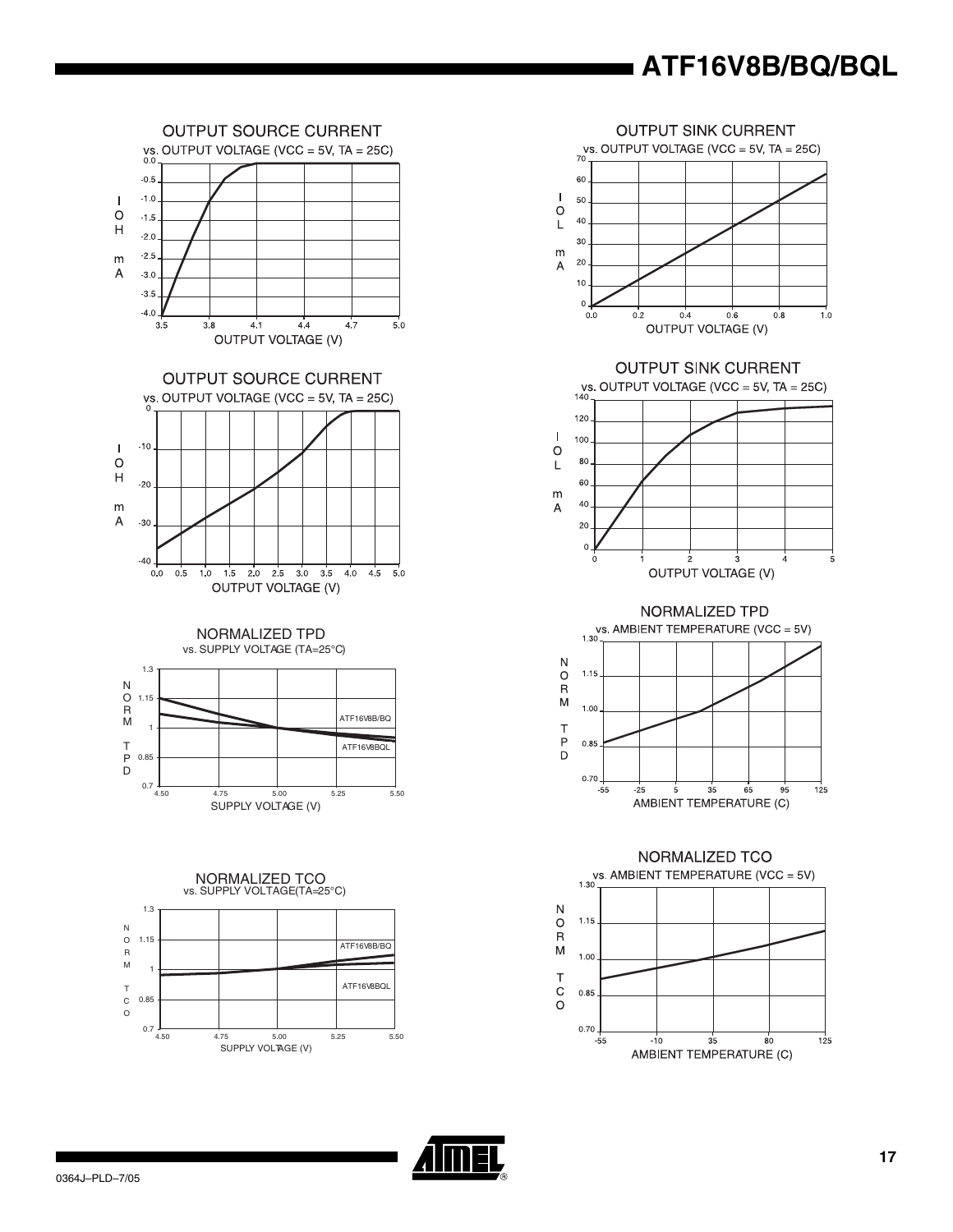



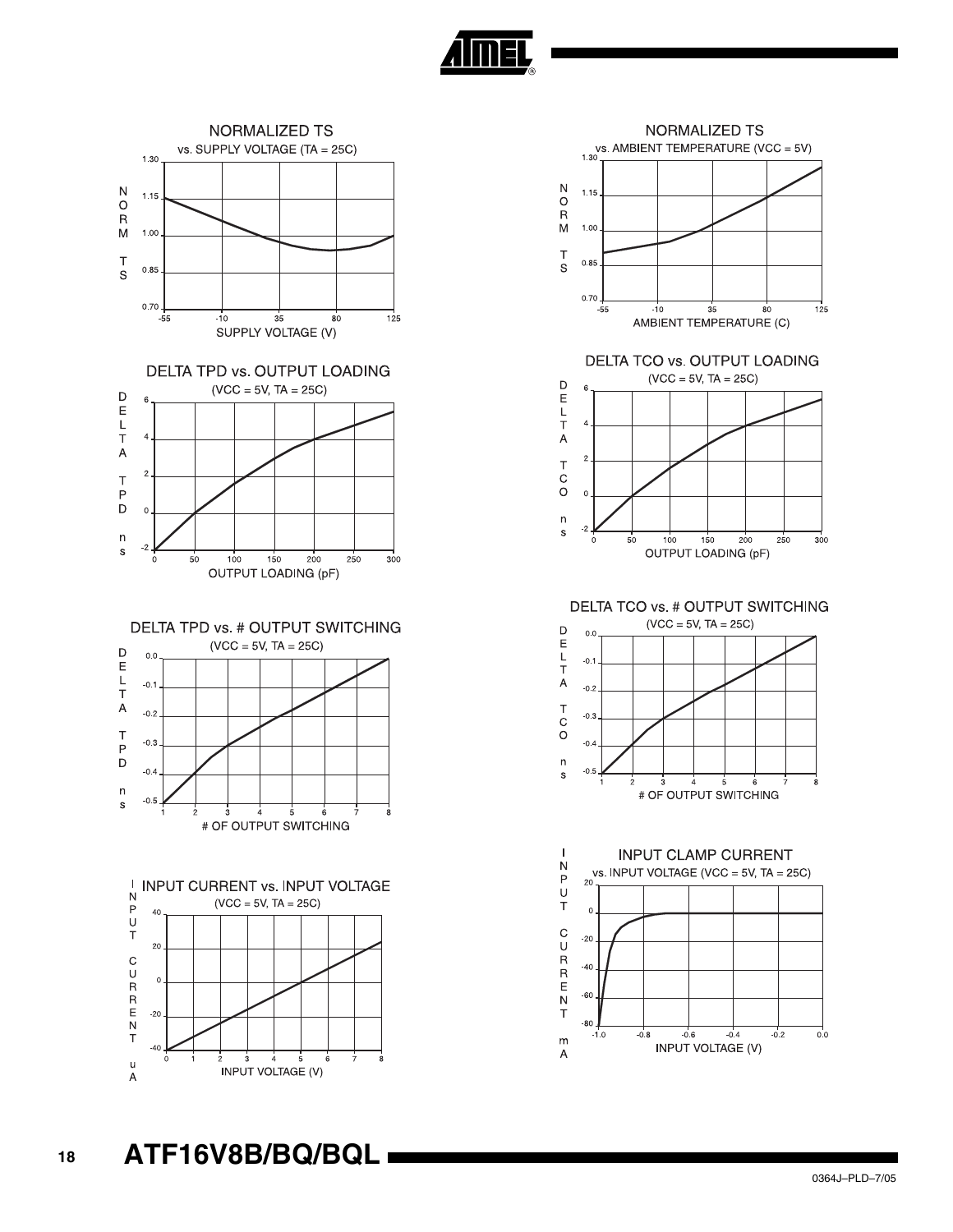## <span id="page-18-0"></span>**13. ATF16V8B Ordering Information**

| $t_{PD}$<br>(ns) | $t_{S}$<br>(ns) | $t_{\rm CO}$<br>(ns) | <b>Ordering Code</b>                                             | Package                   | <b>Operation Range</b>                                   |
|------------------|-----------------|----------------------|------------------------------------------------------------------|---------------------------|----------------------------------------------------------|
| 10               |                 | $\overline{7}$       | ATF16V8B-10JC<br>ATF16V8B-10PC                                   | 20J<br>20P3               | Commercial                                               |
|                  | 7.5             |                      | ATF16V8B-10SC<br>ATF16V8B-10XC                                   | <b>20S</b><br>20X         | ( $0^{\circ}$ C to $70^{\circ}$ C)                       |
|                  |                 |                      | ATF16V8B-10JI<br>ATF16V8B-10PI<br>ATF16V8B-10SI<br>ATF16V8B-10XI | 20J<br>20P3<br>20S<br>20X | Industrial<br>$(-40^{\circ}C \text{ to } 85^{\circ}C)$   |
| 15               |                 | 10                   | ATF16V8B-15JC<br>ATF16V8B-15PC<br>ATF16V8B-15SC                  | 20J<br>20P3<br>20S        | Commercial<br>(0 $\rm ^{\circ}C$ to 70 $\rm ^{\circ}C$ ) |
|                  | 12              |                      | ATF16V8B-15XC                                                    | 20X                       |                                                          |
|                  |                 |                      | ATF16V8B-15JI<br>ATF16V8B-15PI<br>ATF16V8B-15SI                  | 20J<br>20P3<br>20S        | Industrial<br>(-40 $\degree$ C to 85 $\degree$ C)        |
|                  |                 |                      | ATF16V8B-15XI                                                    | 20X                       |                                                          |

#### **13.1 ATF16V8B Standard Package Options**

Note: The last time buy date is Sept. 30, 2005 for shaded parts.

### **13.2 ATF16V8B Green Package Options (Pb/Halide-free/RoHS Compliant)**

| t <sub>PD</sub><br>(ns) | ւ <sub>Տ</sub><br>(ns) | $\mathfrak{r}_{\text{CO}}$<br>(ns) | <b>Ordering Code</b> | Package | <b>Operation Range</b>                   |
|-------------------------|------------------------|------------------------------------|----------------------|---------|------------------------------------------|
| 10                      | 7.5                    |                                    | ATF16V8B-10JU        | 20J     |                                          |
|                         |                        |                                    | ATF16V8B-15JU        | 20J     | Industrial                               |
| 15                      |                        | 10<br>12                           | ATF16V8B-15PU        | 20P3    | $(-40^{\circ}C \text{ to } 85^{\circ}C)$ |
|                         |                        | ATF16V8B-15SU                      | <b>20S</b>           |         |                                          |
|                         |                        |                                    | ATF16V8B-15XU        | 20X     |                                          |

### **13.3 Using "C" Product for Industrial**

To use commercial product for Industrial temperature ranges, down-grade one speed grade from the "I" to the "C" device (7 ns "C" = 10 ns "I") and de-rate power by 30%.

| Package Type |                                                                 |  |  |  |  |
|--------------|-----------------------------------------------------------------|--|--|--|--|
| <b>20J</b>   | 20-lead, Plastic J-leaded Chip Carrier (PLCC)                   |  |  |  |  |
| <b>20P3</b>  | 20-lead, 0.300" Wide, Plastic Dual Inline Package (PDIP)        |  |  |  |  |
| <b>20S</b>   | 20-lead, 0.300" Wide, Plastic Gull-wing Small Outline (SOIC)    |  |  |  |  |
| <b>20X</b>   | 20-lead, 4.4 mm Wide, Plastic Thin Shrink Small Outline (TSSOP) |  |  |  |  |

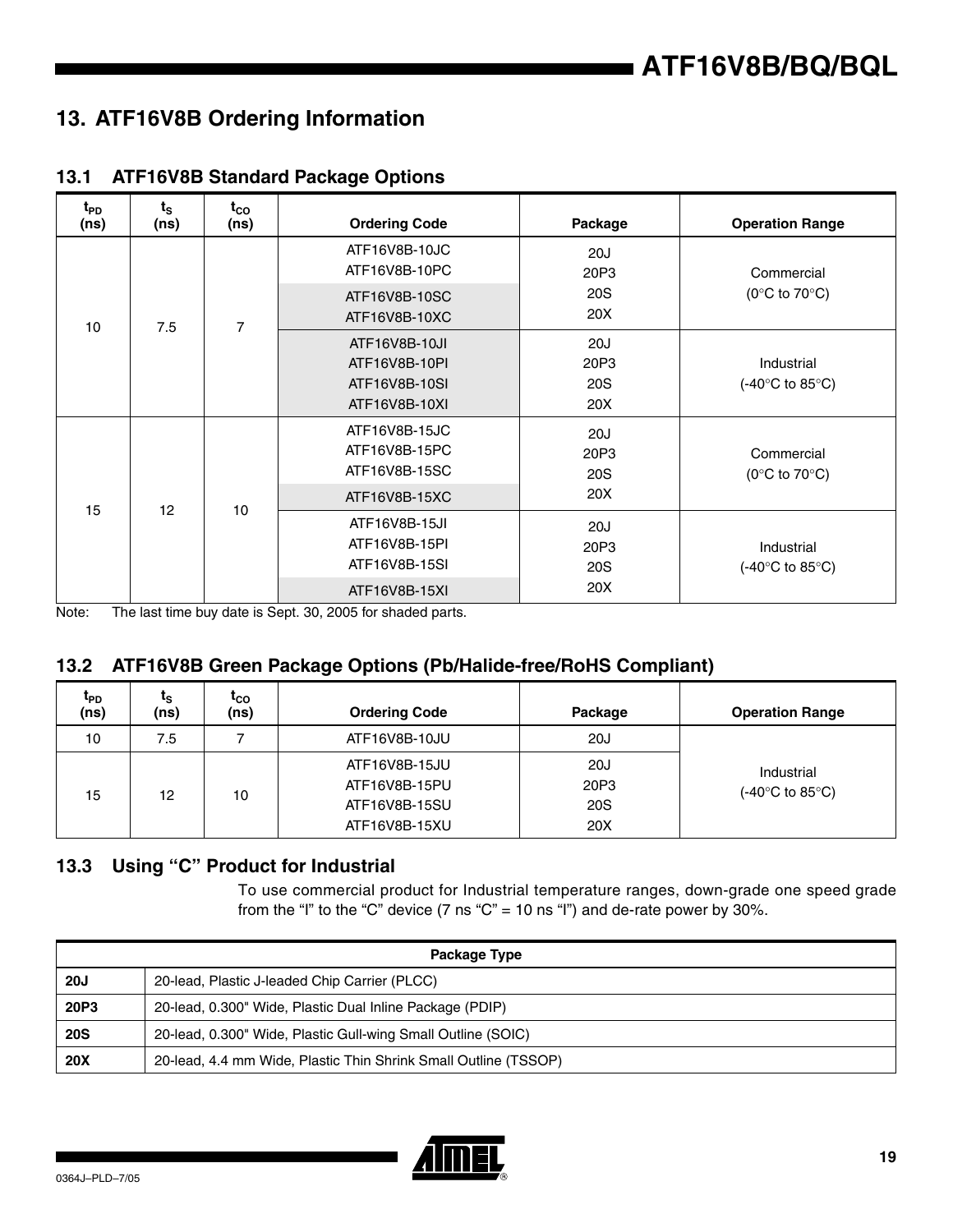

## <span id="page-19-0"></span>**14. ATF16V8BQ/BQL Ordering Information**

| t <sub>PD</sub><br>(ns) | $t_{\rm S}$<br>(ns) | t <sub>co</sub><br>(ns) | <b>Ordering Code</b> | Package | <b>Operation Range</b>            |
|-------------------------|---------------------|-------------------------|----------------------|---------|-----------------------------------|
|                         |                     |                         | ATF16V8BQ-10JC       | 20J     |                                   |
| 10                      | 7.5                 | 7                       | ATF16V8BQ-10PC       | 20P3    | Commercial                        |
|                         |                     |                         | ATF16V8BQ-10SC       | 20S     | (0 $\degree$ C to 70 $\degree$ C) |
|                         |                     |                         | ATF16V8BQ-10XC       | 20X     |                                   |
|                         |                     |                         | ATF16V8BOL-15JC      | 20J     |                                   |
| 15                      | 12                  | 10                      | ATF16V8BQL-15PC      | 20P3    | Commercial                        |
|                         |                     |                         | ATF16V8BOL-15SC      | 20S     | (0 $\degree$ C to 70 $\degree$ C) |
|                         |                     |                         | ATF16V8BQL-15XC      | 20X     |                                   |
|                         |                     |                         | ATF16V8BQL-15JI      | 20J     |                                   |
|                         |                     |                         | ATF16V8BQL-15PI      | 20P3    | Industrial                        |
|                         |                     |                         | ATF16V8BQL-15SI      | 20S     | (-40°C to 85°C)                   |
|                         |                     |                         | ATF16V8BQL-15XI      | 20X     |                                   |

#### **14.1 ATF16V8BQ and ATF16V8BQL Ordering Information**

Note: The last time buy date is Sept. 30, 2005 for shaded parts.

#### **14.2 ATF16V8BQ and ATF16V8BQL Green Package Options (Pb/Halide-free/RoHS Compliant)**

| <b>L</b> PD<br>(ns) | ւς<br>(ns) | <sup>L</sup> CO<br>(ns) | <b>Ordering Code</b>                                                     | Package                          | <b>Operation Range</b>                            |
|---------------------|------------|-------------------------|--------------------------------------------------------------------------|----------------------------------|---------------------------------------------------|
| 15                  | 12         | 10                      | ATF16V8BQL-15JU<br>ATF16V8BQL-15PU<br>ATF16V8BQL-15SU<br>ATF16V8BQL-15XU | 20J<br>20P3<br><b>20S</b><br>20X | Industrial<br>(-40 $\degree$ C to 85 $\degree$ C) |

#### **14.3 Using "C" Product for Industrial**

To use commercial product for Industrial temperature ranges, down-grade one speed grade from the "I" to the "C" device  $(7 \text{ ns } "C" = 10 \text{ ns } "I")$  and de-rate power by 30%.

| Package Type |                                                                 |  |  |  |
|--------------|-----------------------------------------------------------------|--|--|--|
| 20J          | 20-lead, Plastic J-leaded Chip Carrier (PLCC)                   |  |  |  |
| 20P3         | 20-lead, 0.300" Wide, Plastic Dual Inline Package (PDIP)        |  |  |  |
| <b>20S</b>   | 20-lead, 0.300" Wide, Plastic Gull-Wing Small Outline (SOIC)    |  |  |  |
| <b>20X</b>   | 20-lead, 4.4 mm Wide, Plastic Thin Shrink Small Outline (TSSOP) |  |  |  |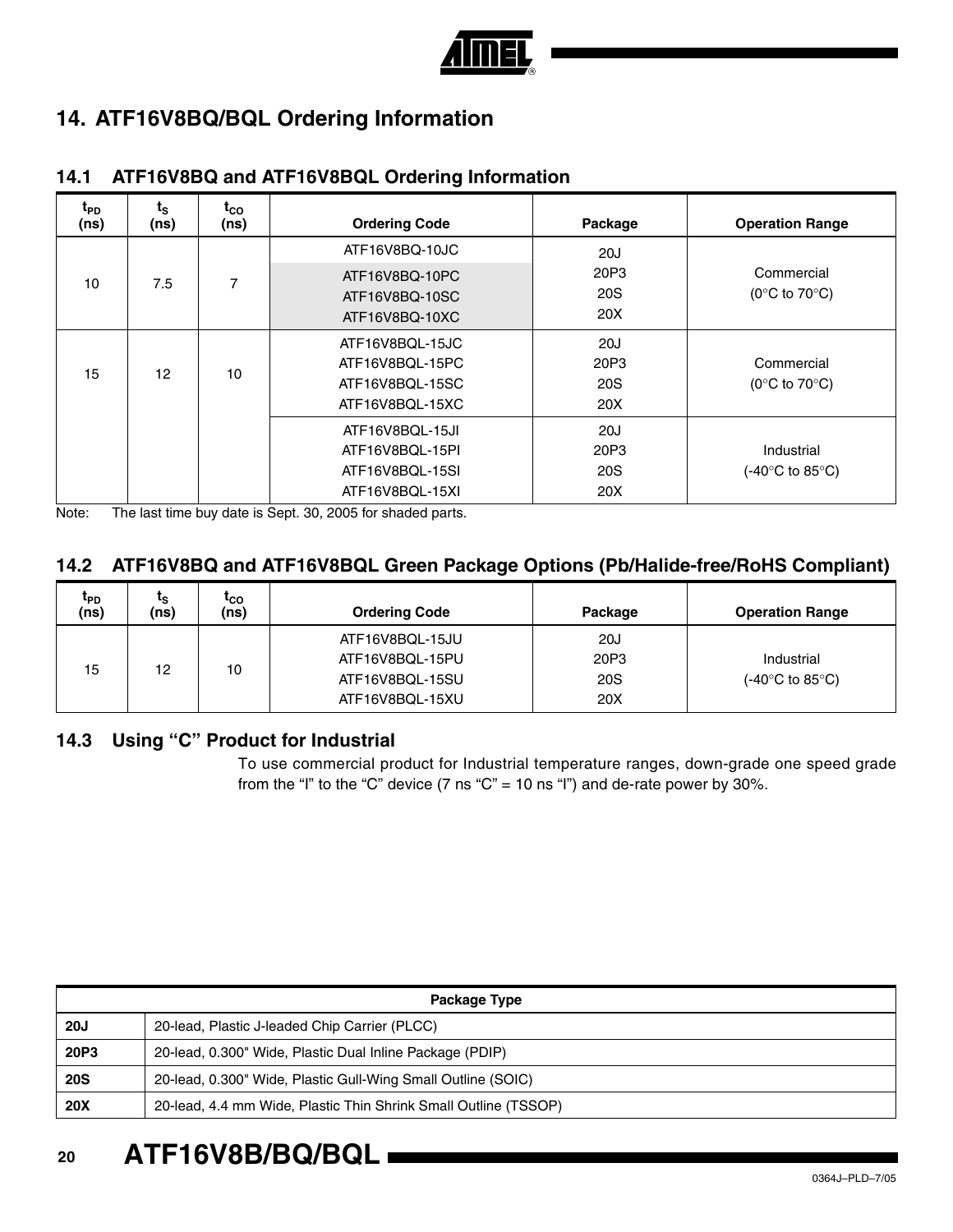## **15. Packaging Information**

#### **15.1 20J – PLCC**



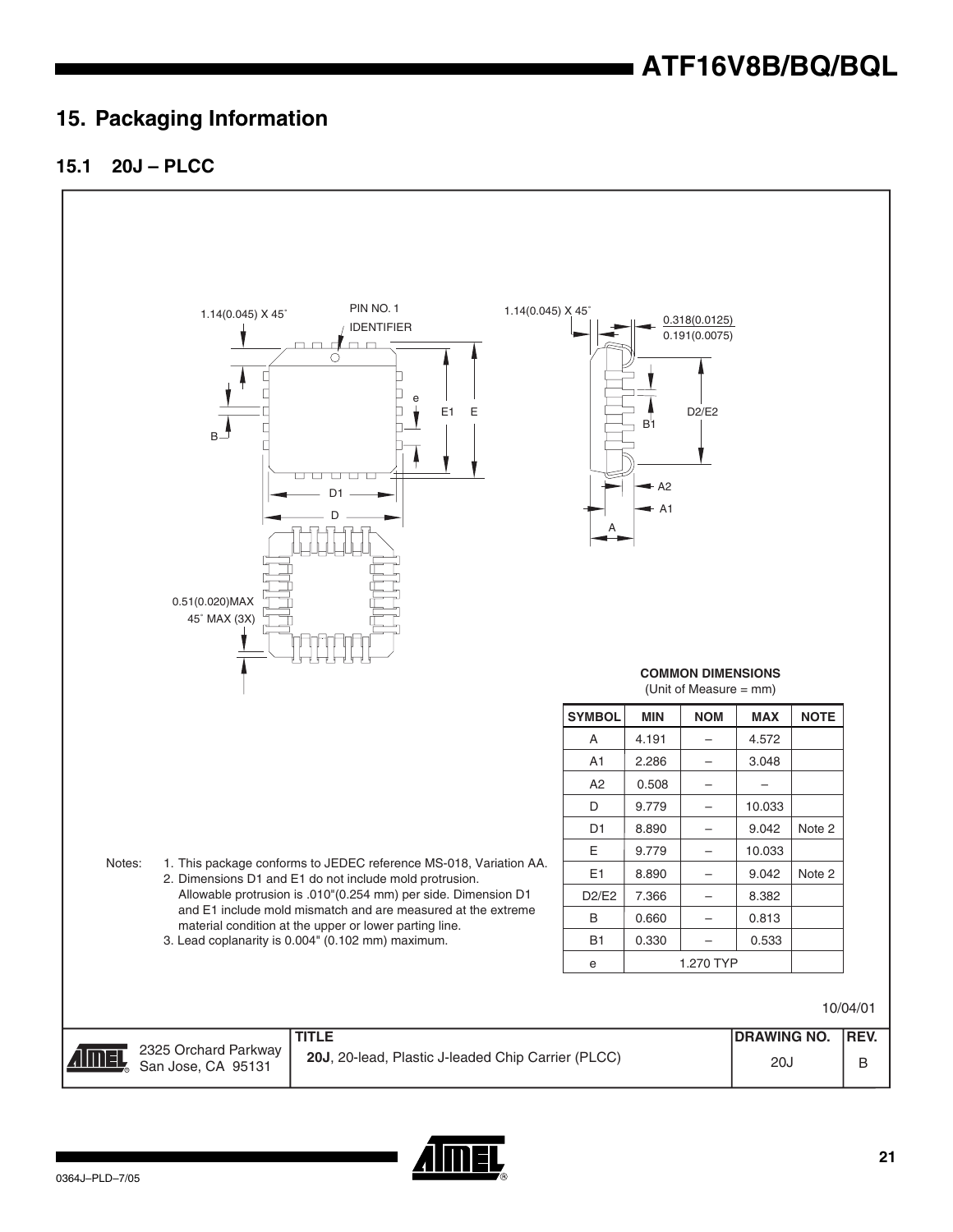

#### **15.2 20P3 – PDIP**

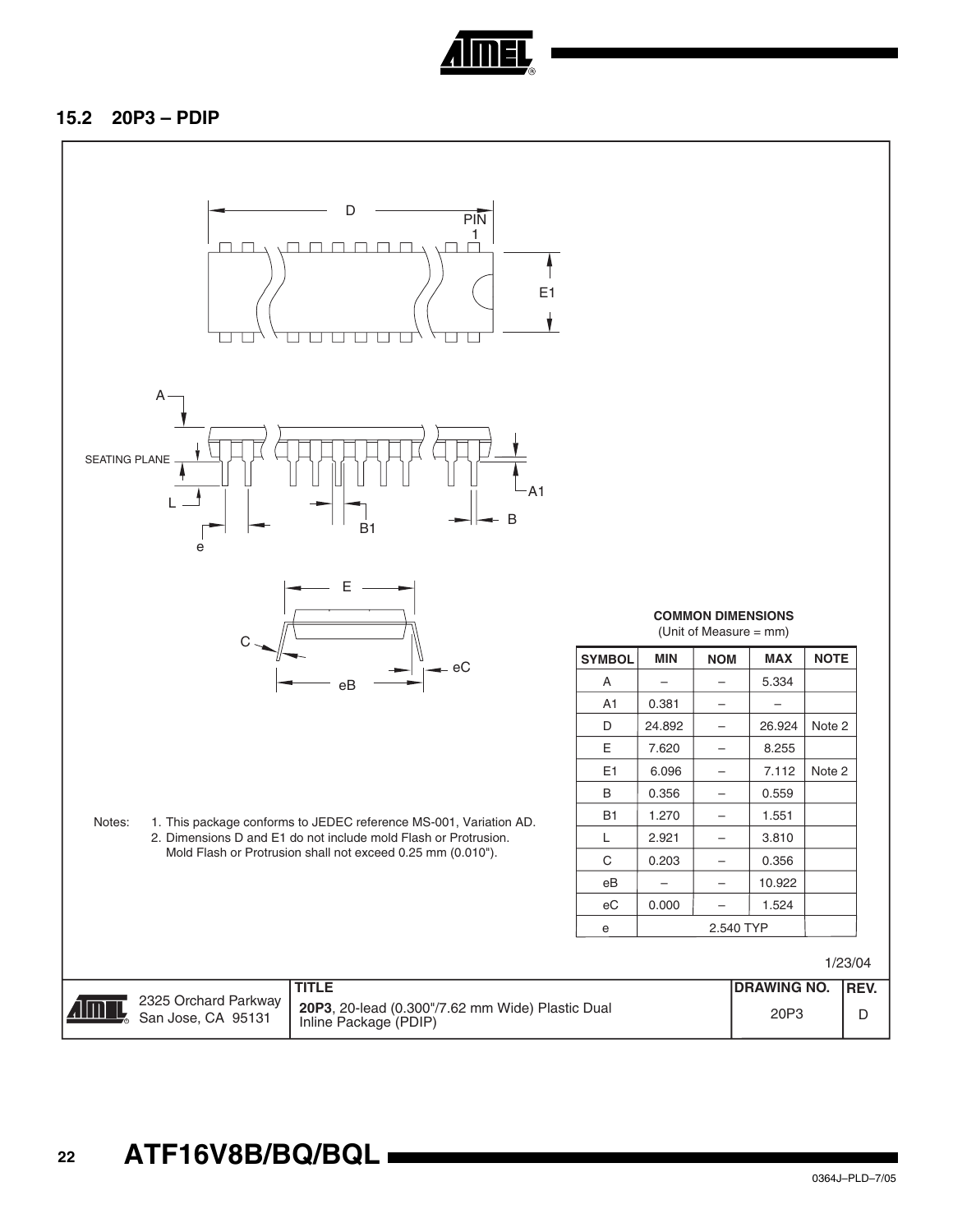#### **15.3 20S – SOIC**



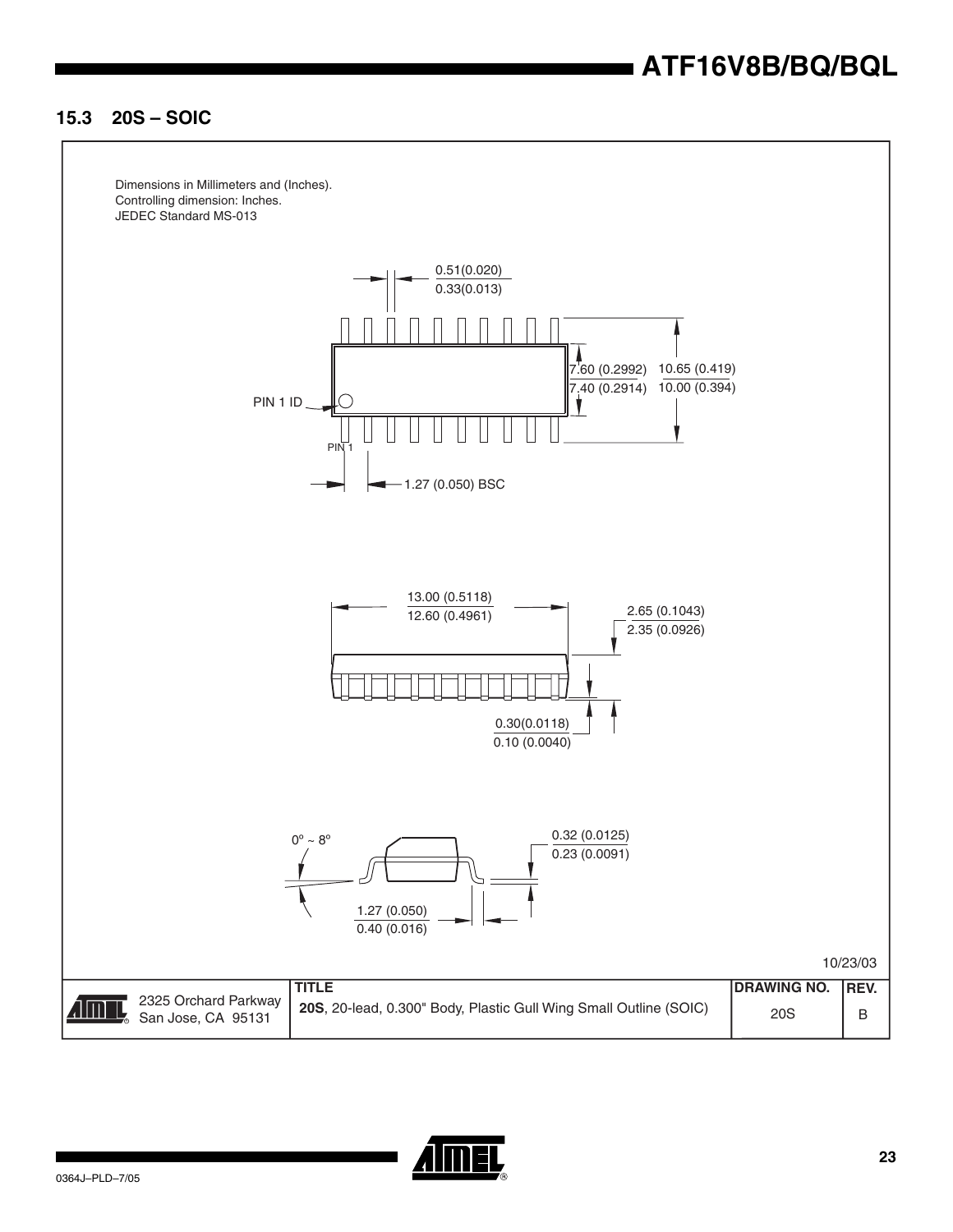

#### **15.4 20X – TSSOP**

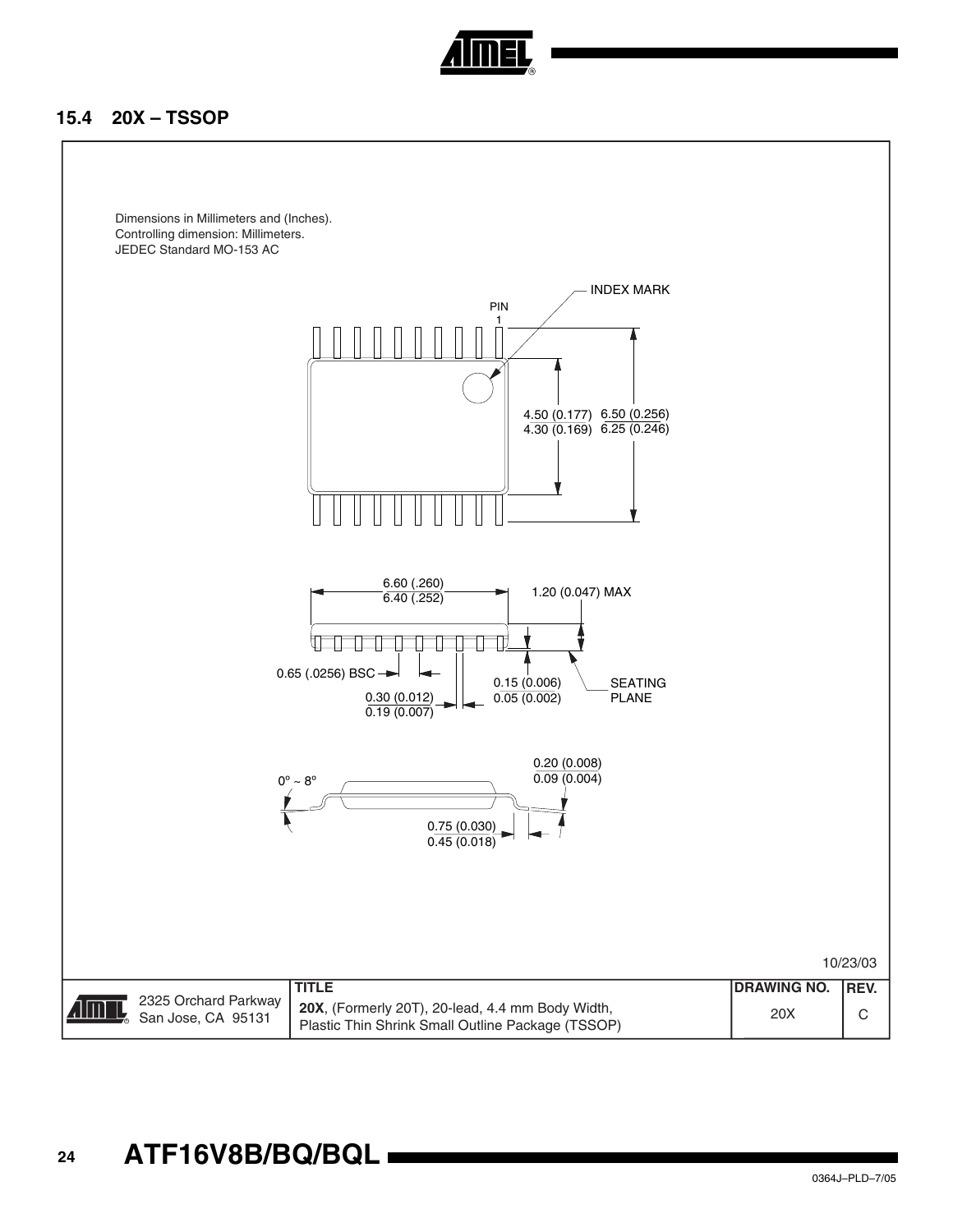## **16. Revision History**

#### **16.1 0364J**

- 1. ATF16V8B-25 JC/PC/SC/XC/JI/PI/SI/XI were obseleted in August 1999 ATF16V8BQL-25 JC/PC/SC/XC/JI/PI/SI/XI were obseleted in August 1999 These devices were removed from [Section 13. "ATF16V8B Ordering Information" on](#page-18-0)  [page 19](#page-18-0) and [Section 14. "ATF16V8BQ/BQL Ordering Information" on page 20.](#page-19-0)
- 2. Green Package options added in 2005.

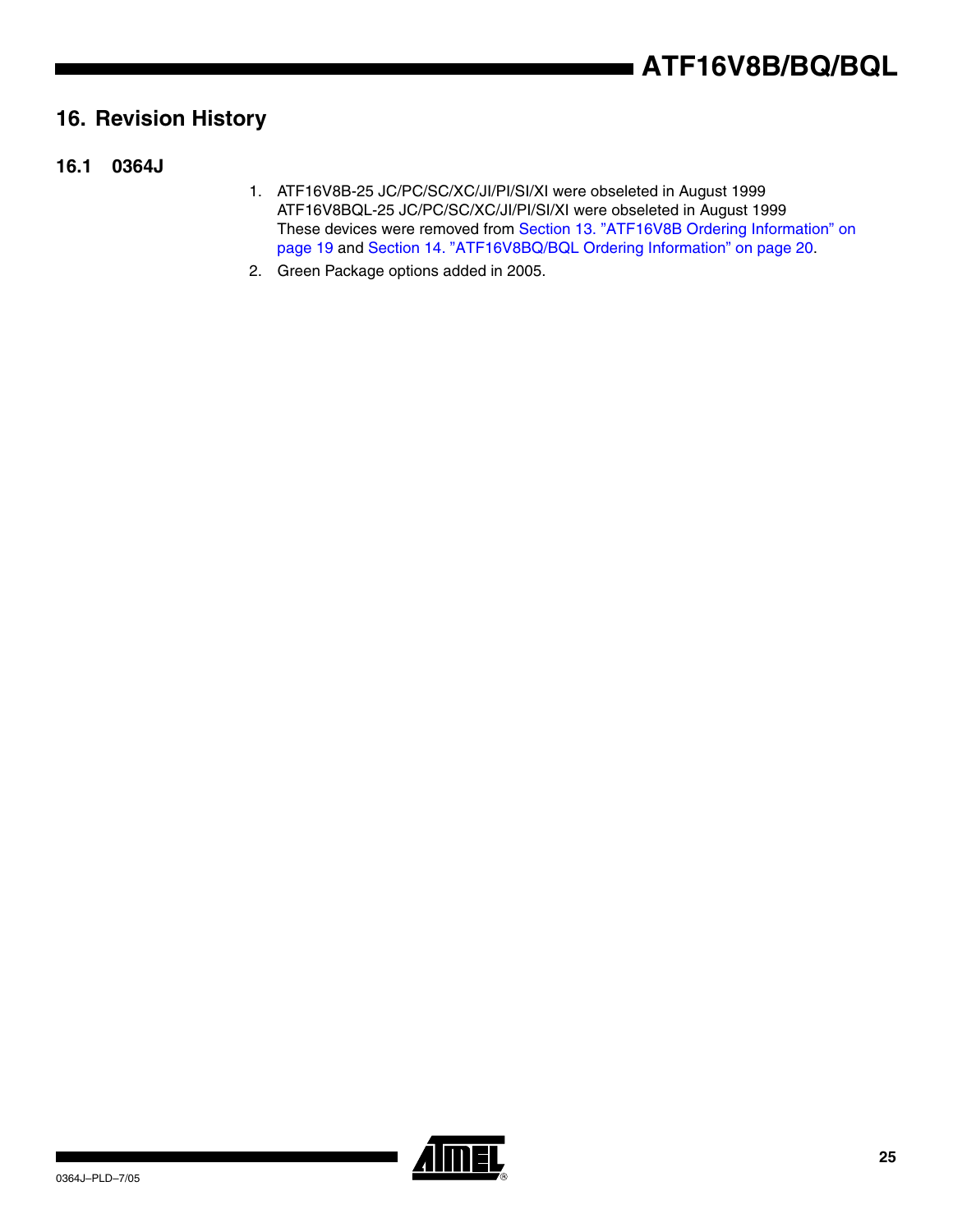

#### **Atmel Corporation Atmel Operations**

2325 Orchard Parkway San Jose, CA 95131, USA Tel: 1(408) 441-0311 Fax: 1(408) 487-2600

#### **Regional Headquarters**

#### *Europe*

Atmel Sarl Route des Arsenaux 41 Case Postale 80 CH-1705 Fribourg Switzerland Tel: (41) 26-426-5555 Fax: (41) 26-426-5500

#### *Asia*

Room 1219 Chinachem Golden Plaza 77 Mody Road Tsimshatsui East Kowloon Hong Kong Tel: (852) 2721-9778 Fax: (852) 2722-1369

#### *Japan*

9F, Tonetsu Shinkawa Bldg. 1-24-8 Shinkawa Chuo-ku, Tokyo 104-0033 Japan Tel: (81) 3-3523-3551 Fax: (81) 3-3523-7581

*Memory* 2325 Orchard Parkway San Jose, CA 95131, USA Tel: 1(408) 441-0311 Fax: 1(408) 436-4314

#### *Microcontrollers*

2325 Orchard Parkway San Jose, CA 95131, USA Tel: 1(408) 441-0311 Fax: 1(408) 436-4314

La Chantrerie BP 70602 44306 Nantes Cedex 3, France Tel: (33) 2-40-18-18-18 Fax: (33) 2-40-18-19-60

#### *ASIC/ASSP/Smart Cards*

Zone Industrielle 13106 Rousset Cedex, France Tel: (33) 4-42-53-60-00 Fax: (33) 4-42-53-60-01

1150 East Cheyenne Mtn. Blvd. Colorado Springs, CO 80906, USA Tel: 1(719) 576-3300 Fax: 1(719) 540-1759

Scottish Enterprise Technology Park Maxwell Building East Kilbride G75 0QR, Scotland Tel: (44) 1355-803-000 Fax: (44) 1355-242-743

*RF/Automotive*

Theresienstrasse 2 Postfach 3535 74025 Heilbronn, Germany Tel: (49) 71-31-67-0 Fax: (49) 71-31-67-2340

1150 East Cheyenne Mtn. Blvd. Colorado Springs, CO 80906, USA Tel: 1(719) 576-3300 Fax: 1(719) 540-1759

*Biometrics/Imaging/Hi-Rel MPU/ High Speed Converters/RF Datacom* Avenue de Rochepleine BP 123 38521 Saint-Egreve Cedex, France Tel: (33) 4-76-58-30-00 Fax: (33) 4-76-58-34-80

*Literature Requests* www.atmel.com/literature

**Disclaimer:** The information in this document is provided in connection with Atmel products. No license, express or implied, by estoppel or otherwise, to any intellectual property right is granted by this document or in connection with the sale of Atmel products. EXCEPT AS SET FORTH IN ATMEL'S TERMS AND CONDI-<br>TIONS OF SALE LOCATED ON ATMEL'S WEB SITE, ATMEL ASSUMES NO LIABILIT **WARRANTY RELATING TO ITS PRODUCTS INCLUDING, BUT NOT LIMITED TO, THE IMPLIED WARRANTY OF MERCHANTABILITY, FITNESS FOR A PARTICULAR PURPOSE, OR NON-INFRINGEMENT. IN NO EVENT SHALL ATMEL BE LIABLE FOR ANY DIRECT, INDIRECT, CONSEQUENTIAL, PUNITIVE, SPECIAL OR INCIDEN-TAL DAMAGES (INCLUDING, WITHOUT LIMITATION, DAMAGES FOR LOSS OF PROFITS, BUSINESS INTERRUPTION, OR LOSS OF INFORMATION) ARISING OUT OF THE USE OR INABILITY TO USE THIS DOCUMENT, EVEN IF ATMEL HAS BEEN ADVISED OF THE POSSIBILITY OF SUCH DAMAGES.** Atmel makes no representations or warranties with respect to the accuracy or completeness of the contents of this document and reserves the right to make changes to specifications and product descriptions at any time without notice. Atmel does not make any commitment to update the information contained herein. Unless specifically provided otherwise, Atmel products are not suitable for, and shall not be used in, automotive applications. Atmel's products are not intended, authorized, or warranted for use as components in applications intended to support or sustain life.

**© Atmel Corporation 2005**. **All rights reserved.** Atmel®, logo and combinations thereof, Everywhere You Are® and others, are registered trademarks or trademarks of Atmel Corporation or its subsidiaries. Other terms and product names may be trademarks of others.